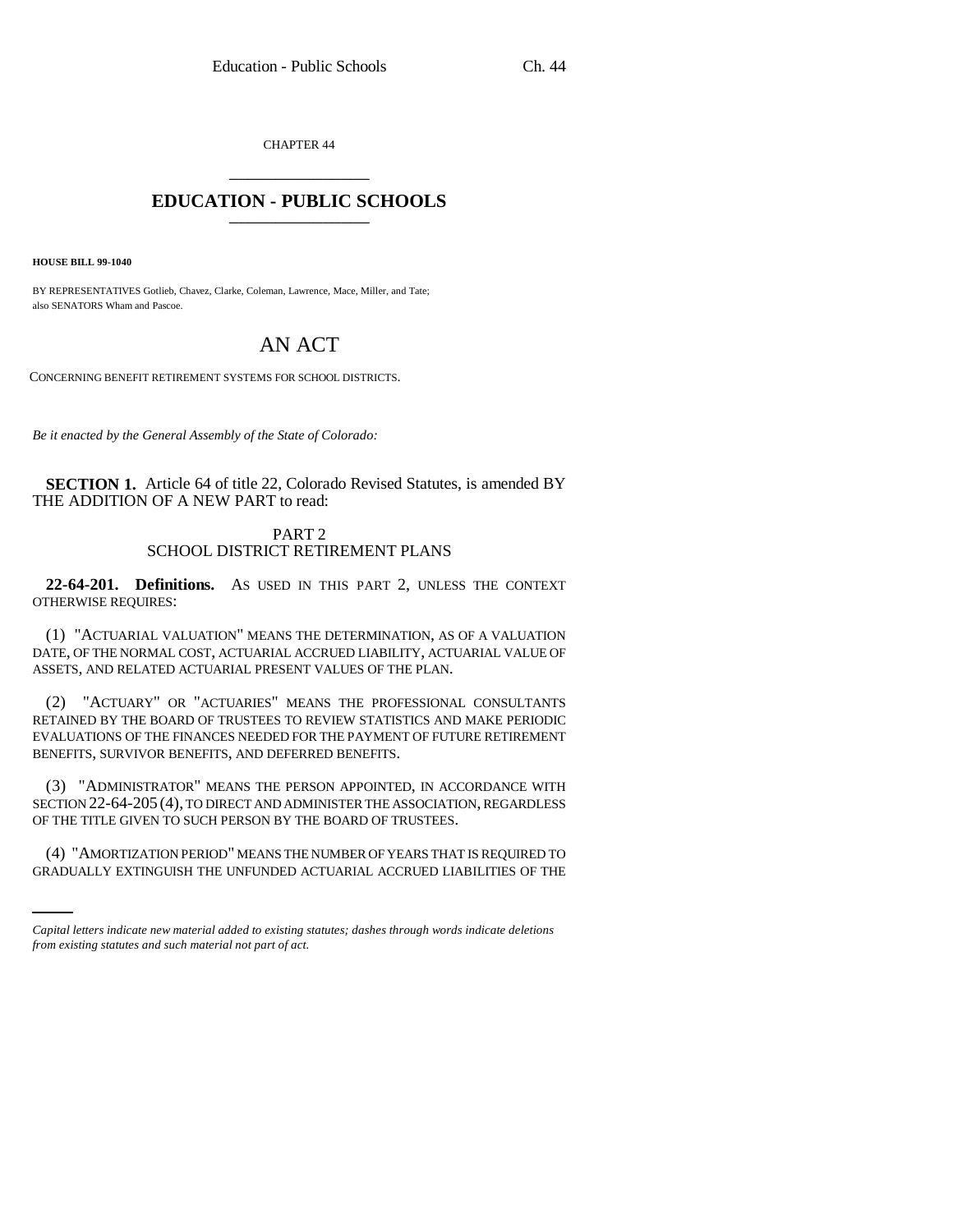PLAN IF FUTURE ACTUARIAL EXPERIENCE EXACTLY MATCHES THE ASSUMPTIONS SET BY THE BOARD OF TRUSTEES.

(5) "ASSOCIATION" MEANS AN EMPLOYEES' RETIREMENT ASSOCIATION CREATED PURSUANT TO THE PROVISIONS OF SECTION 22-64-203.

(6) "BENEFICIARY" MEANS A PERSON, OTHER THAN THE PARTICIPANT, WHO IS DESIGNATED BY A PARTICIPANT OR BY THE PLAN TO RECEIVE A BENEFIT UNDER THE PLAN.

(7) "BOARD OF TRUSTEES" MEANS THE BOARD OF TRUSTEES CREATED PURSUANT TO THE PROVISIONS OF SECTION 22-64-204 THAT HAS THE DUTIES AND POWERS AUTHORIZED BY THIS PART 2 FOR THE MANAGEMENT OF THE ASSOCIATION.

(8) "CARRYOVER EMPLOYEE" MEANS AN EMPLOYEE WHO IS EMPLOYED BY A SCHOOL DISTRICT:

(a) AT THE TIME SUCH SCHOOL DISTRICT ESTABLISHES A BENEFIT RETIREMENT SYSTEM PURSUANT TO THIS PART 2 AND WHO, AT SUCH TIME, BECOMES EMPLOYED BY THE ASSOCIATION; OR

(b) AT SUCH TIME AS AN EXISTING BENEFIT RETIREMENT SYSTEM BECOMES SUBJECT TO THIS PART 2 AND WHO, AT SUCH TIME BECOMES EMPLOYED BY THE ASSOCIATION.

(9) "CONTRIBUTIONS" MEANS THE TOTAL OF EMPLOYER AND MEMBER CONTRIBUTIONS PAID OR PAYABLE TO THE ASSOCIATION.

(10) "EMPLOYER" MEANS THE SCHOOL DISTRICT WHOSE BOARD OF EDUCATION ESTABLISHES A BENEFIT RETIREMENT SYSTEM PURSUANT TO SECTION 22-64-202 AND SHALL ALSO INCLUDE ANY OTHER ENTITY EMPLOYING ANY MEMBER OF THE ASSOCIATION IN ACCORDANCE WITH THE PROVISIONS OF SECTION 22-64-202 (2).

(11) "EMPLOYER CONTRIBUTION" MEANS THE MONEY PAID OR PAYABLE BY AN EMPLOYER TO THE ASSOCIATION PURSUANT TO THE PROVISIONS OF SECTION 22-64-218 FOR ALL MEMBER COMPENSATION PAID AND FOR WHICH CONTRIBUTION IS REQUIRED IN ACCORDANCE WITH THE PLAN, TOGETHER WITH ANY OTHER REQUIRED EMPLOYER CONTRIBUTIONS.

(12) "FIDUCIARY" MEANS A PERSON WHO:

(a) EXERCISES ANY DISCRETIONARY AUTHORITY TO MANAGE THE ASSOCIATION;

(b) EXERCISES ANY AUTHORITY TO INVEST OR MANAGE ASSETS OF THE ASSOCIATION;

(c) PROVIDES INVESTMENT ADVICE FOR A FEE OR OTHER DIRECT OR INDIRECT COMPENSATION WITH RESPECT TO ASSETS OF AN ASSOCIATION OR HAS ANY AUTHORITY OR RESPONSIBILITY TO DO SO; OR

(d) IS A MEMBER OF THE BOARD OF TRUSTEES, BUT ONLY WHILE ACTING AS SUCH.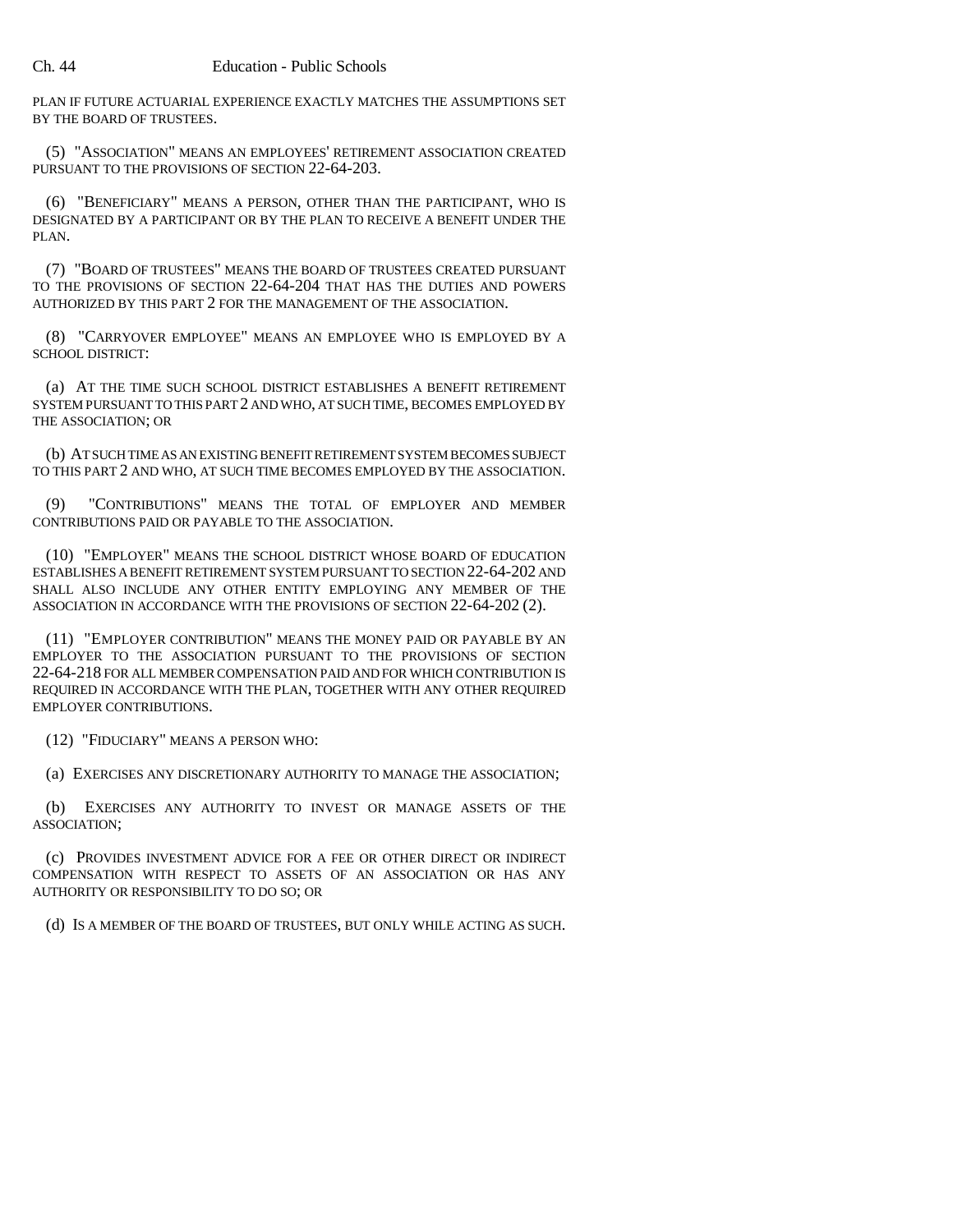(13) "FUND" MEANS THE TOTAL ASSETS OF THE ASSOCIATION THAT ARE CREDITED TO THE TRUST FUNDS ESTABLISHED, MANAGED, AND INVESTED BY THE ASSOCIATION PURSUANT TO THE PROVISIONS OF THIS PART 2.

(14) "MEMBER" MEANS ANY EMPLOYEE OF AN EMPLOYER DEFINED IN SUBSECTION (10) OF THIS SECTION WHO WORKS IN A POSITION THAT IS SUBJECT TO MEMBERSHIP IN THE ASSOCIATION AND FOR WHOM CONTRIBUTIONS ARE TO BE MADE, IN ACCORDANCE WITH PLAN PROVISIONS.

(15) "MEMBER CONTRIBUTION" MEANS THE MONEY PAID TO THE ASSOCIATION THAT EQUALS A PERCENTAGE OF THE MEMBER'S COMPENSATION, AS DETERMINED IN ACCORDANCE WITH THE PROVISIONS OF THE PLAN.

(16) "PARTICIPANT" MEANS AN INDIVIDUAL WHO IS OR HAS BEEN A MEMBER OF THE ASSOCIATION AND WHO IS OR MAY BECOME ELIGIBLE TO RECEIVE OR IS CURRENTLY RECEIVING A BENEFIT FROM THE ASSOCIATION OR WHOSE BENEFICIARIES ARE OR MAY BECOME ELIGIBLE TO RECEIVE A BENEFIT. THE TERM DOES NOT INCLUDE AN INDIVIDUAL WHO IS NO LONGER A MEMBER AND HAS NOT ACCRUED ANY NONFORFEITABLE BENEFITS UNDER THE PLAN.

(17) "PLAN" MEANS THE PLAN DOCUMENT REFERRED TO IN SECTION 22-64-203 (1) THAT PROVIDES FOR THE BENEFITS TO BE FURNISHED AND FOR THE ORGANIZATION AND ADMINISTRATION OF THE ASSOCIATION, IN ACCORDANCE WITH THIS PART 2.

(18) "RETIREE" MEANS A PERSON WHO IS RECEIVING A SERVICE OR DISABILITY RETIREMENT BENEFIT FROM THE ASSOCIATION.

(19) "RETIREMENT PROGRAM" MEANS A PROGRAM OF RIGHTS AND OBLIGATIONS THAT A BOARD OF EDUCATION ESTABLISHES AND MAINTAINS IN ACCORDANCE WITH THIS PART 2 TO PROVIDE BENEFITS TO ITS EMPLOYEES AND BENEFICIARIES AND FOR OTHER MEMBERS AND BENEFICIARIES AS PERMITTED IN SECTIONS 22-64-202 AND 22-64-203.

**22-64-202. Board of education may establish benefit retirement system.** (1) ANY BOARD OF EDUCATION MAY ESTABLISH A COMPREHENSIVE BENEFIT RETIREMENT SYSTEM FOR ITS EMPLOYEES AND BENEFICIARIES AND FOR OTHER PERMITTED MEMBERS AND BENEFICIARIES IN ACCORDANCE WITH THE PROVISIONS OF THIS PART 2. A BENEFIT RETIREMENT SYSTEM MAY INCLUDE MORE THAN ONE RETIREMENT OR RETIREMENT-RELATED PROGRAM.

(2) PERMITTED MEMBERS SHALL INCLUDE EMPLOYEES OF THE SCHOOL DISTRICT CREATING THE BENEFIT RETIREMENT SYSTEM, EMPLOYEES OF THE ASSOCIATION, AND EMPLOYEES OF A CHARTER SCHOOL WITHIN SUCH SCHOOL DISTRICT, IN ACCORDANCE WITH SECTION 22-30.5-111 (3).

(3) WITHOUT LIMITING ANY OTHER POWER SET FORTH IN THIS SECTION, THE BOARD OF EDUCATION MAY ALSO PROVIDE FOR THE PAYMENT OF THE FOLLOWING BENEFITS, IN ACCORDANCE WITH APPLICABLE PROVISIONS OF THE PLAN:

(a) DEFERRED BENEFITS TO MEMBERS WHO HAVE BEEN EMPLOYED AND SEVER EMPLOYMENT PRIOR TO RETIREMENT BUT WHO DO NOT WITHDRAW THEIR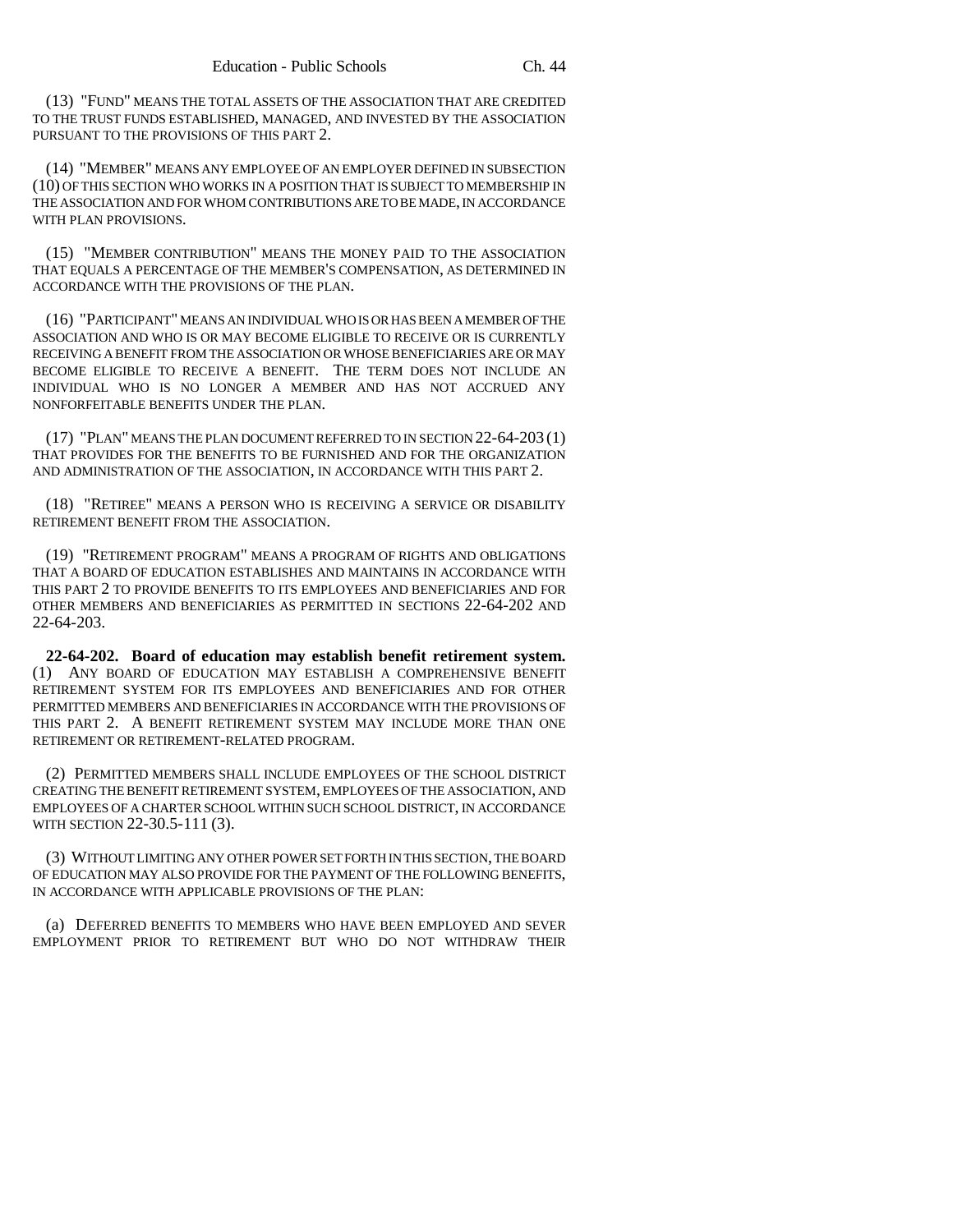#### Ch. 44 Education - Public Schools

ACCUMULATED CONTRIBUTIONS PREVIOUSLY MADE UNDER SUCH SYSTEM PROVIDING THAT, NOTWITHSTANDING SUCH SEVERANCE OF EMPLOYMENT, SUCH MEMBERS MAY BECOME ELIGIBLE TO RECEIVE SUCH DEFERRED BENEFITS UPON ATTAINMENT OF THE REQUIRED RETIREMENT AGE UNDER THE PLAN;

(b) PAYMENT OF BENEFITS UPON THE DEATH OF ANY MEMBER;

(c) PAYMENT OF BENEFITS TO A MEMBER WHO HAS BECOME PERMANENTLY INCAPACITATED FROM PERFORMING HIS OR HER DUTIES WITH HIS OR HER EMPLOYER.

(4) WITHOUT LIMITING ANY OTHER POWER SET FORTH IN THIS SECTION, THE BOARD OF EDUCATION MAY AUTHORIZE THE BOARD OF TRUSTEES TO CREATE OR ADMINISTER OTHER TYPES OF RETIREMENT OR RETIREMENT-RELATED PROGRAMS, INCLUDING, BUT NOT LIMITED TO, PROGRAMS PROVIDING HEALTH CARE BENEFITS. THE PROVISIONS FOR SUCH AUTHORIZATION, THE DETAILS OF SUCH PROGRAMS AUTHORIZED, AND THE FUNDING THEREOF SHALL BE AGREED UPON BETWEEN THE BOARD OF EDUCATION AND THE BOARD OF TRUSTEES AND SHALL BE REFLECTED APPROPRIATELY IN THE PLAN OR A SUPPLEMENT TO THE PLAN.

**22-64-203. Retirement association - creation.** (1) ANY RETIREMENT SYSTEM CREATED PURSUANT TO THIS PART 2 SHALL BE APPROPRIATELY TITLED AND SHALL CONSTITUTE A RETIREMENT ASSOCIATION FOR THE EMPLOYEES OF THE PARTICULAR SCHOOL DISTRICT INVOLVED AND THEIR BENEFICIARIES AND FOR OTHER PERMITTED MEMBERS AND BENEFICIARIES OF THE SYSTEM FOR THE PURPOSE OF PROVIDING THE BENEFITS AND PROGRAMS SPECIFIED IN THIS PART 2. THE ASSOCIATION SHALL BE A BODY CORPORATE WITH THE RIGHTS TO SUE AND BE SUED AND THE RIGHT TO HOLD PROPERTY FOR ITS USE AND PURPOSES. THE ASSOCIATION SHALL BE AN INSTRUMENTALITY OF THE SCHOOL DISTRICT CREATING THE RETIREMENT SYSTEM. THE BOARD OF EDUCATION SHALL, SUBJECT TO THE PROVISIONS OF THIS PART 2, PROVIDE FOR THE BENEFITS TO BE FURNISHED AND FOR THE ORGANIZATION AND ADMINISTRATION OF THE ASSOCIATION IN A PLAN DOCUMENT. THE ASSOCIATION SHALL BE SUBJECT TO THE DIRECTION OF SUCH BOARD OF EDUCATION ONLY TO THE EXTENT AND IN THE MANNER EXPRESSLY PROVIDED IN THIS PART 2.

(2) EXCEPT AS OTHERWISE PROVIDED IN THIS SUBSECTION (2), ALL ASSETS OF AN ASSOCIATION SHALL BE HELD IN TRUST. THE BOARD OF TRUSTEES HAS THE EXCLUSIVE AUTHORITY TO INVEST AND MANAGE SUCH ASSETS, PAY BENEFITS, AND OTHERWISE ADMINISTER THE ASSOCIATION IN ACCORDANCE WITH THIS PART 2. IF AN INSURER ISSUES A GUARANTEED BENEFIT POLICY TO AN ASSOCIATION, ASSETS OF THE ASSOCIATION INCLUDE THE POLICY BUT NOT ASSETS OF THE INSURER. IF AN ASSOCIATION INVESTS IN A SECURITY ISSUED BY AN INVESTMENT COMPANY REGISTERED UNDER THE "INVESTMENT COMPANY ACT OF 1940", 15 U.S.C. SEC. 80a-1 ET SEQ., THE ASSETS OF THE ASSOCIATION SHALL INCLUDE THE SECURITY, BUT NOT THE ASSETS OF THE INVESTMENT COMPANY.

(3) WHERE A BOARD OF EDUCATION HAS PREVIOUSLY CREATED A BENEFIT RETIREMENT SYSTEM PURSUANT TO THE PROVISIONS OF SECTION 22-64-105 (1) THAT EXISTS AS OF THE EFFECTIVE DATE OF THIS PART 2:

(a) SUCH EXISTING BENEFIT RETIREMENT SYSTEM, UPON THE EFFECTIVE DATE OF THIS PART 2, SHALL BECOME SUBJECT TO THE PROVISIONS OF THIS PART 2. THE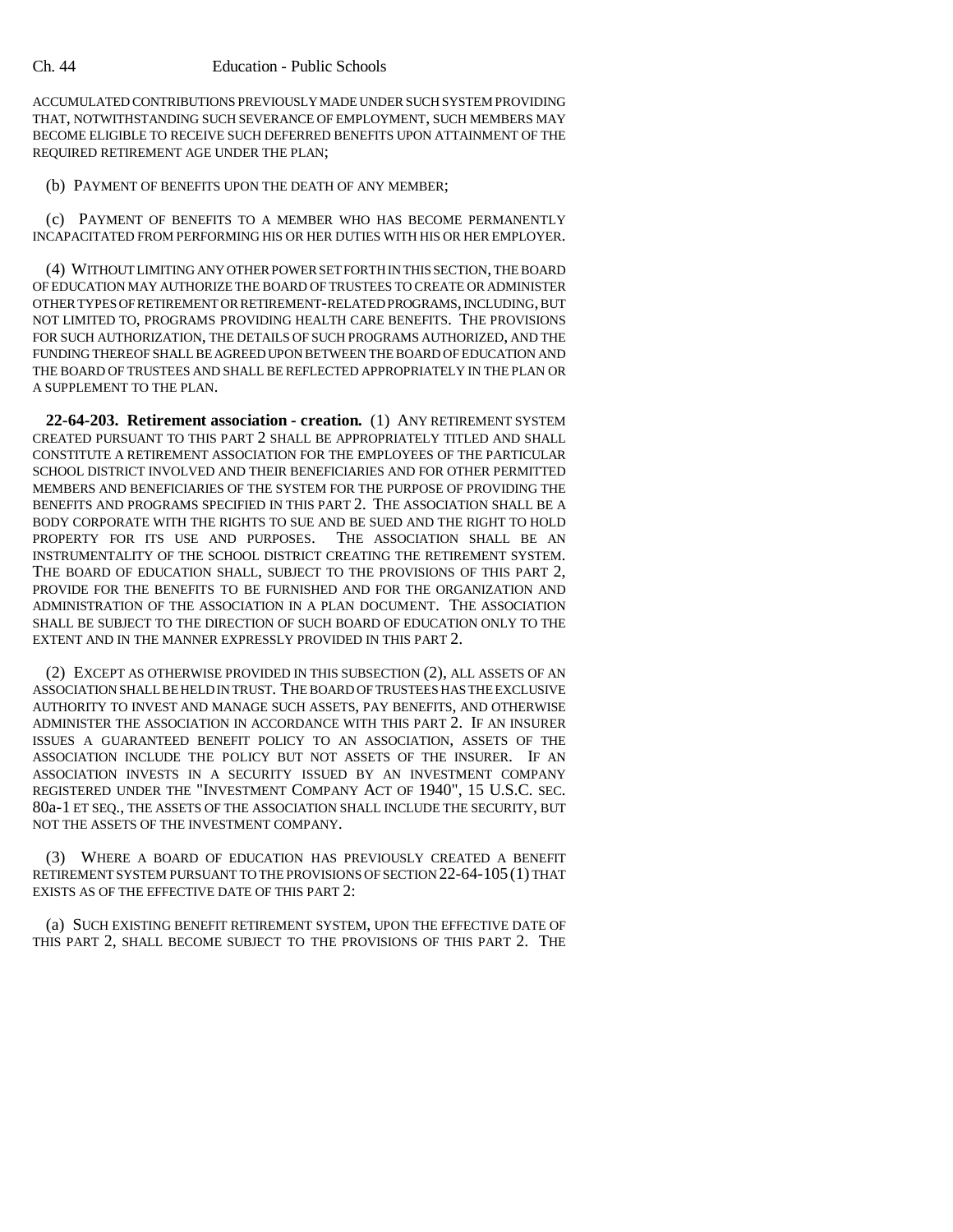ASSOCIATION CREATED IN ACCORDANCE WITH THIS SECTION, IN ALL RESPECTS, SHALL BE AND BECOME THE SUCCESSOR TO SUCH EXISTING BENEFIT RETIREMENT SYSTEM ON SUCH EFFECTIVE DATE AND SHALL CONTINUE TO ADMINISTER SUCH BENEFIT RETIREMENT SYSTEM IN THE MANNER AND IN ACCORDANCE WITH THE PROVISIONS OF THIS PART 2.

(b) THE SEPARATE EXISTENCE OF SUCH EXISTING BENEFIT RETIREMENT SYSTEM SHALL CEASE.

(c) THE TITLE TO ALL REAL ESTATE AND OTHER ASSETS OF EVERY KIND OWNED BY SUCH EXISTING BENEFIT RETIREMENT SYSTEM SHALL BE TRANSFERRED TO AND VESTED IN THE ASSOCIATION WITHOUT REVERSION OR IMPAIRMENT. SUCH TRANSFER TO AND VESTING IN THE ASSOCIATION SHALL BE DEEMED TO OCCUR BY OPERATION OF LAW AND NO FURTHER CONSENT OR APPROVAL SHALL BE REQUIRED IN CONNECTION WITH ANY SUCH TRANSFER AND VESTING, PROVIDED THAT THE BOARD OF EDUCATION AND THE BOARD OF TRUSTEES MAY TAKE SUCH ACTION AS MAY BE REASONABLE AND NECESSARY TO EVIDENCE SUCH TRANSFER AND VESTING.

(d) THE ASSOCIATION SHALL SUCCEED TO ALL CONTRACTUAL RIGHTS AND CONTRACTUAL OBLIGATIONS AND OTHER OBLIGATIONS AND LIABILITIES OF SUCH EXISTING BENEFIT RETIREMENT SYSTEM.

(e) ANY PROCEEDING PENDING BY OR AGAINST AN EXISTING BENEFIT RETIREMENT SYSTEM MAY BE CONTINUED AS IF THE SUCCESSION DID NOT OCCUR OR THE ASSOCIATION MAY BE SUBSTITUTED IN THE PROCEEDING FOR THE EXISTING BENEFIT RETIREMENT SYSTEM WHOSE EXISTENCE CONTINUES UNDER THE ADMINISTRATION OF THE ASSOCIATION AS PROVIDED IN THIS PART 2.

(f) THE ASSOCIATION SHALL CONTINUE TO FURNISH THE BENEFITS PROVIDED BY THE EXISTING BENEFIT RETIREMENT SYSTEM PENDING ANY CHANGES MADE BY THE BOARD OF EDUCATION IN THE PLAN IN ACCORDANCE WITH THIS PART 2 AND OTHER APPLICABLE LAW.

(g) NOTWITHSTANDING ANY OTHER PROVISION TO THE CONTRARY, THE BOARD OF EDUCATION AND THE BOARD OF TRUSTEES MAY TAKE SUCH ACTION AS MAY BE REASONABLE AND NECESSARY TO EVIDENCE THE SUCCESSION REQUIRED AND OTHER MATTERS PROVIDED FOR IN THIS SUBSECTION (3).

(h) A SCHOOL DISTRICT SHALL HAVE THE POWER TO PROVIDE THAT CARRYOVER EMPLOYEES SHALL CONTINUE TO BE ENTITLED TO RECEIVE EMPLOYEE FRINGE BENEFITS FROM THE SCHOOL DISTRICT WHERE THEY WERE EMPLOYED. SUCH FRINGE BENEFITS SHALL BE THE FRINGE BENEFITS THAT SUCH PERSONS WOULD HAVE BEEN ENTITLED TO RECEIVE HAD THEY REMAINED EMPLOYEES OF THE SCHOOL DISTRICT WHERE THEY WERE EMPLOYED PRIOR TO BECOMING EMPLOYED BY THE ASSOCIATION UNTIL THEIR RESPECTIVE RETIREMENTS, DEATHS, RESIGNATIONS, OR OTHER TERMINATIONS OF EMPLOYMENT. FRINGE BENEFITS ACCRUED BY CARRYOVER EMPLOYEES PRIOR TO THE TIME A SCHOOL DISTRICT ESTABLISHES A BENEFIT RETIREMENT SYSTEM PURSUANT TO THIS PART 2 OR PRIOR TO THE TIME AN EXISTING BENEFIT RETIREMENT SYSTEM BECOMES SUBJECT TO THIS PART 2 SHALL BE THE RESPONSIBILITY OF SUCH SCHOOL DISTRICT. FRINGE BENEFITS ACCRUED AFTER SUCH TIME SHALL BE THE RESPONSIBILITY OF THE ASSOCIATION. THE METHOD BY WHICH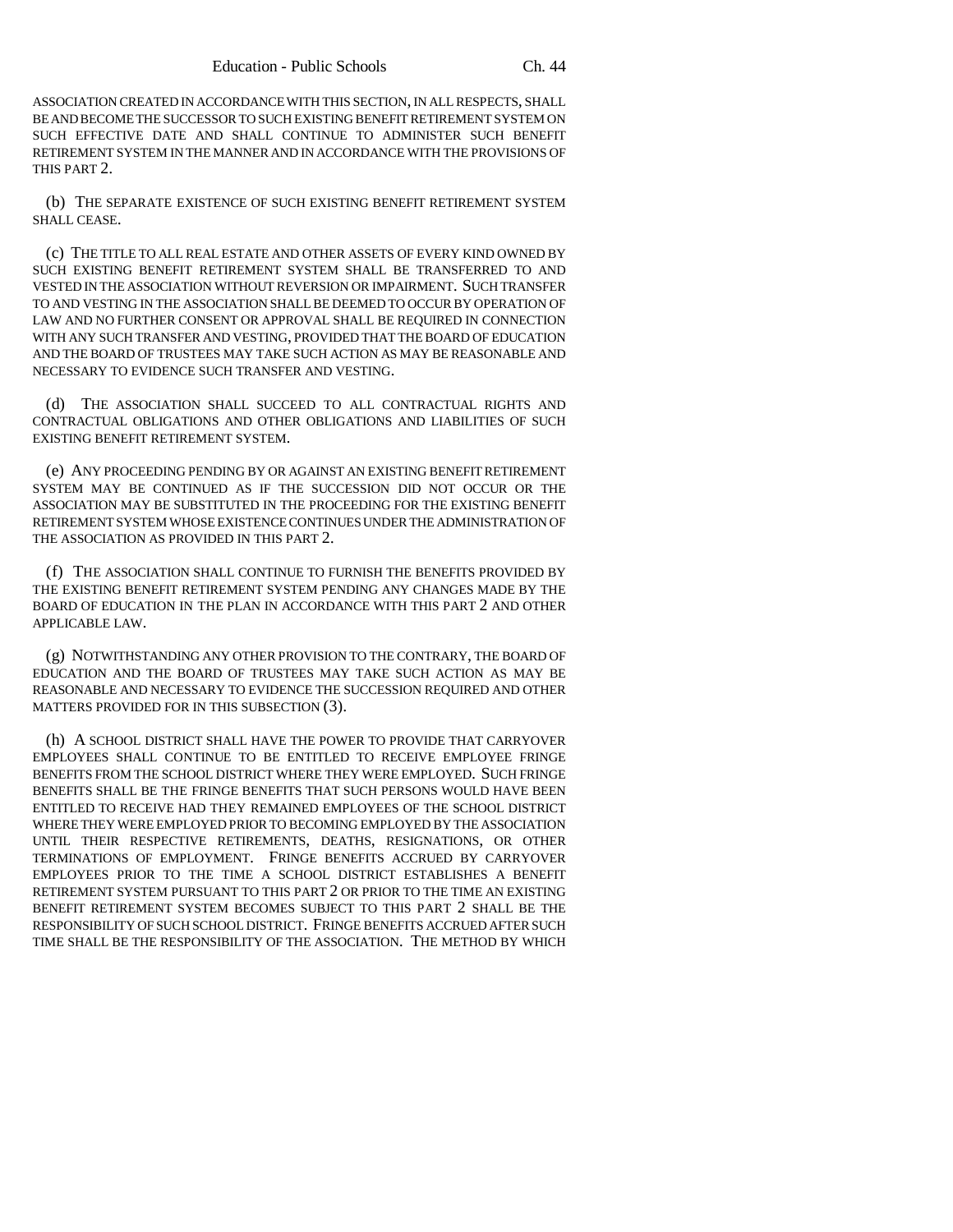ANY SUCH PROVISIONS FOR FRINGE BENEFITS SHALL BE MADE AND IMPLEMENTED AND THE FUNDING THEREOF SHALL BE DETERMINED BY THE BOARD OF EDUCATION OF SUCH SCHOOL DISTRICT AFTER CONSULTATION WITH THE ASSOCIATION'S BOARD OF TRUSTEES AND SHALL BE DOCUMENTED APPROPRIATELY. THE FUNDING OF SUCH PROVISIONS FOR FRINGE BENEFITS BY THE SCHOOL DISTRICT INVOLVED SHALL NOT BE DEEMED TO BE IN VIOLATION OF SECTION 22-64-205 (11) (a), ANY OTHER PROVISION OF THIS PART 2, OR ANY OTHER STATUTORY PROVISION APPLICABLE TO SCHOOL DISTRICTS. THE PROVISIONS OF THIS PARAGRAPH (h) SHALL NOT APPLY TO PENSION OR OTHER BENEFITS PROVIDED TO PARTICIPANTS UNDER THE PLAN, AND THE PLAN SHALL MAKE APPROPRIATE PROVISION FOR CARRYOVER EMPLOYEES AS CONTINUING PARTICIPANTS IN THE PLAN.

**22-64-204. Board of trustees - composition and selection.** (1) SUBJECT TO THE PROVISIONS OF SUBSECTION (5) OF THIS SECTION, THE BOARD OF TRUSTEES SHALL CONSIST OF THE FOLLOWING ELEVEN PERSONS:

(a) TWO MEMBERS APPOINTED BY THE BOARD OF EDUCATION;

(b) TWO RETIREES FROM THE ASSOCIATION ELECTED BY THE RETIRED MEMBERS OF THE ASSOCIATION;

(c) SIX ACTIVE MEMBERS OF THE ASSOCIATION ELECTED BY THE ACTIVE MEMBERS IN SUCH MANNER AS TO BE REPRESENTATIVE OF THE VARIOUS EMPLOYEE JOB CLASSIFICATIONS OF THE SCHOOL DISTRICT; AND

(d) ONE MEMBER HAVING DEMONSTRATED EXPERTISE IN PENSION ADMINISTRATION OR IN INVESTMENT MATTERS AND APPOINTED BY THE OTHER MEMBERS OF THE BOARD OF TRUSTEES.

(2) A MEMBER APPOINTED PURSUANT TO SUBSECTION (1) OF THIS SECTION MAY, BUT NEED NOT, BE A MEMBER OF THE BOARD OF EDUCATION.

(3) THE BOARD OF EDUCATION SHALL PROVIDE FOR STAGGERING THE TERMS OF TRUSTEES ON A NEWLY-CREATED BOARD OF TRUSTEES SO THAT THE FIRST TERM FOR FIVE OF THE TRUSTEES INITIALLY ELECTED OR APPOINTED SHALL BE TWO YEARS. ALL OTHER TERMS SHALL BE FOR FOUR YEARS. TRUSTEES MAY BE REELECTED OR REAPPOINTED TO THE BOARD FOR AN UNLIMITED NUMBER OF TERMS, BUT NO SINGLE TERM FOR ANY TRUSTEE SHALL EXCEED FOUR YEARS.

(4) WHEN A VACANCY OCCURS ON THE BOARD OF TRUSTEES, SUCH VACANCY SHALL BE FILLED FOR THE REMAINDER OF THE TERM INVOLVED IN ACCORDANCE WITH THE PERTINENT PROVISIONS OF THE PLAN.

(5) NOTWITHSTANDING THE PROVISIONS OF SUBSECTION (3) OF THIS SECTION, WHERE A BOARD OF EDUCATION HAS PREVIOUSLY CREATED A RETIREMENT SYSTEM PURSUANT TO THE PROVISIONS OF SECTION 22-64-105(1) AND WHERE SUCH A SYSTEM PROVIDES FOR A BOARD OF MANAGERS PURSUANT TO THE PROVISIONS OF SECTION 22-64-106, THE BOARD OF EDUCATION SHALL PROVIDE IN THE PLAN FOR A TRANSITIONAL BOARD OF TRUSTEES OF THE ASSOCIATION THAT WILL INCLUDE THOSE MEMBERS OF SUCH EXISTING BOARD OF MANAGERS WITHIN THE ELECTION CATEGORIES DESIGNATED IN SUBSECTION (1) OF THIS SECTION FOR ELECTION BY MEMBERS OR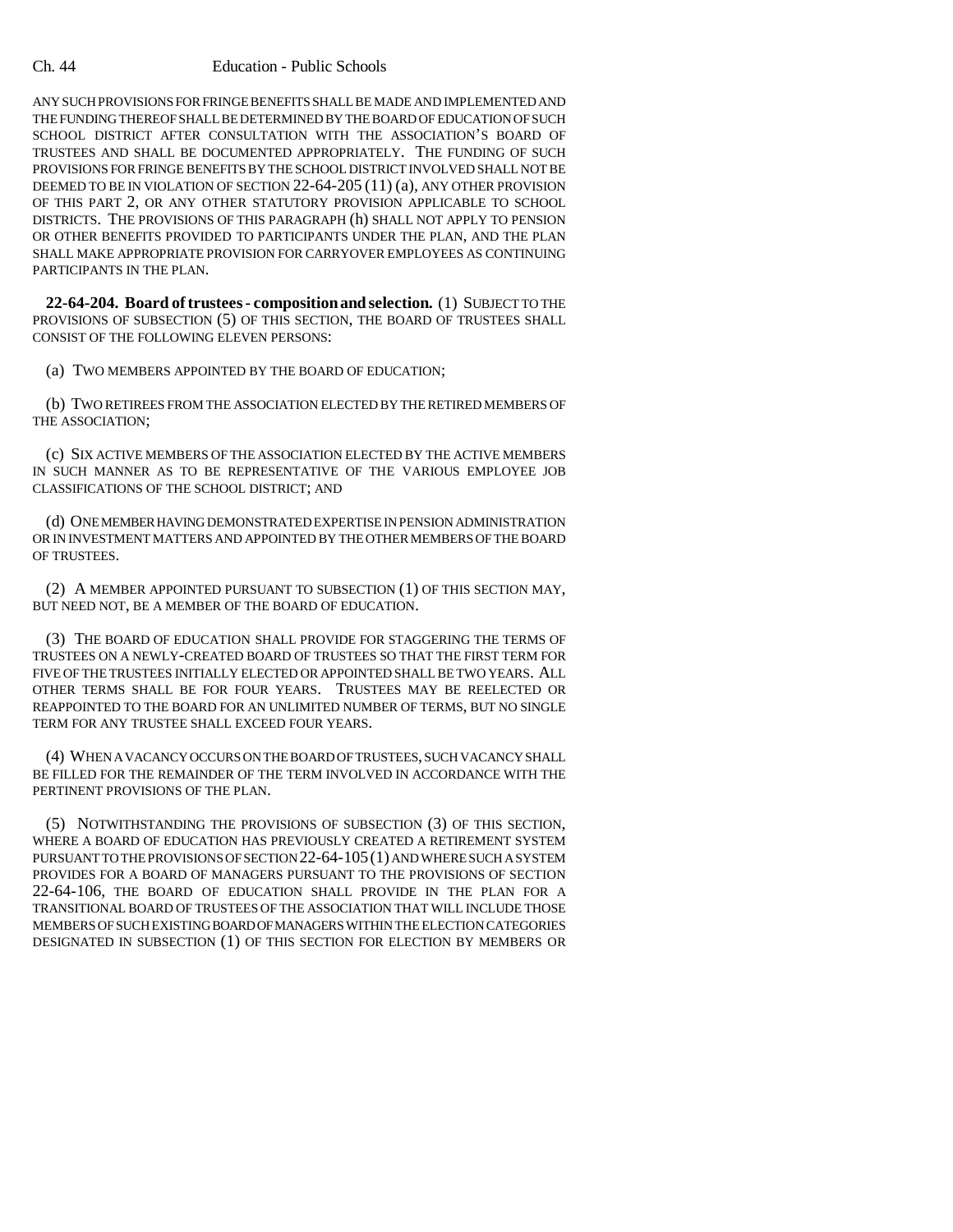RETIRED MEMBERS OF THE SYSTEM UNTIL THE RESPECTIVE TERMS OF SUCH MEMBERS OF THE EXISTING BOARD OF MANAGERS EXPIRE. AS THE TERMS OF SUCH PERSONS EXPIRE OR AS SUCH PERSONS RESIGN OR OTHERWISE VACATE SUCH POSITIONS, THE BOARD OF TRUSTEES SHALL BECOME CONSTITUTED AS PROVIDED IN SUBSECTION (1) OF THIS SECTION.

(6) THE TRUSTEES SHALL SERVE WITHOUT COMPENSATION BUT SHALL BE REIMBURSED BY THE ASSOCIATION FOR ANY NECESSARY EXPENSES INCURRED IN THE CONDUCT OF THEIR OFFICIAL DUTIES. A MEMBER OF THE ASSOCIATION SHALL SUFFER NO LOSS OF SALARY FOR SERVICE ON THE BOARD AND SHALL BE GRANTED RELEASE TIME TO PERFORM HIS OR HER OBLIGATIONS AS A TRUSTEE.

(7) NO PERSON CAN BE OR CAN CONTINUE TO BE A TRUSTEE OF THE BOARD WHO HAS BEEN ADJUDICATED OF HAVING VIOLATED ANY PROVISIONS OF THIS PART 2, WHO HAS BEEN CONVICTED OF ANY FELONY, OR WHO HAS BEEN CONVICTED OF ANY CRIME INVOLVING THE MISAPPROPRIATION OF FUNDS, WHETHER OR NOT SUCH FUNDS WERE FUNDS OF THE ASSOCIATION.

(8) A PERSON APPOINTED TO THE BOARD OF TRUSTEES BY THE BOARD OF EDUCATION OR BY THE BOARD OF TRUSTEES MAY BE REMOVED AT ANY TIME BY THE BODY WHICH MADE THE APPOINTMENT, WITH OR WITHOUT CAUSE. IN SUCH EVENT, THE BODY THAT MADE THE APPOINTMENT SHALL APPOINT A REPLACEMENT FOR THE BALANCE OF THE TERM OF THE PERSON SO REMOVED.

**22-64-205. Powers and duties of the board of trustees.** (1) THE TRUSTEES SHALL ELECT FROM AMONG THEMSELVES A CHAIRPERSON AND SUCH OTHER OFFICERS AS MAY BE NECESSARY FOR THE BOARD TO CARRY OUT ITS DUTIES AND RESPONSIBILITIES.

(2) THE BOARD OF TRUSTEES SHALL SET THE TIME AND PLACE FOR MEETINGS, SHALL CONDUCT THOSE MEETINGS IN ACCORDANCE WITH APPLICABLE LAW, PLAN PROVISIONS, AND WITH BYLAWS ADOPTED BY THE BOARD OF TRUSTEES, AND SHALL MAINTAIN A RECORD OF ITS PROCEEDINGS. THE BOARD OF TRUSTEES MAY HOLD DISCUSSIONS IN EXECUTIVE SESSIONS THAT SHALL BE CLOSED TO THE PUBLIC, TO THE EXTENT PERMITTED BY APPLICABLE LAW AND BY THE BYLAWS ADOPTED BY THE BOARD OF TRUSTEES.

(3) NO VOTE OF THE BOARD OF TRUSTEES SHALL TAKE PLACE WITHOUT A QUORUM PRESENT. THE QUORUM REQUIREMENT SHALL BE AS FIXED IN THE BYLAWS OF THE BOARD OF TRUSTEES BUT SHALL NOT BE LESS THAN A MAJORITY OF THE NUMBER OF AUTHORIZED TRUSTEES, AS ENUMERATED IN SECTION 22-64-204.

(4) THE BOARD OF TRUSTEES SHALL APPOINT AND SET THE COMPENSATION FOR AN ADMINISTRATOR TO DIRECT AND ADMINISTER THE ASSOCIATION.

(5) THE BOARD OF TRUSTEES SHALL ADOPT AND PROMULGATE RULES FOR THE ADMINISTRATION OF THE ASSOCIATION AND TO SPECIFY THE FACTORS TO BE USED IN ACTUARIAL DETERMINATIONS OR CALCULATIONS REQUIRED BY THIS PART 2. ALL RULES SHALL BE CONSISTENT WITH THE PROVISIONS OF THIS PART 2 AND OTHER APPLICABLE PROVISIONS OF LAW AND WITH THE PERTINENT PROVISIONS OF THE PLAN.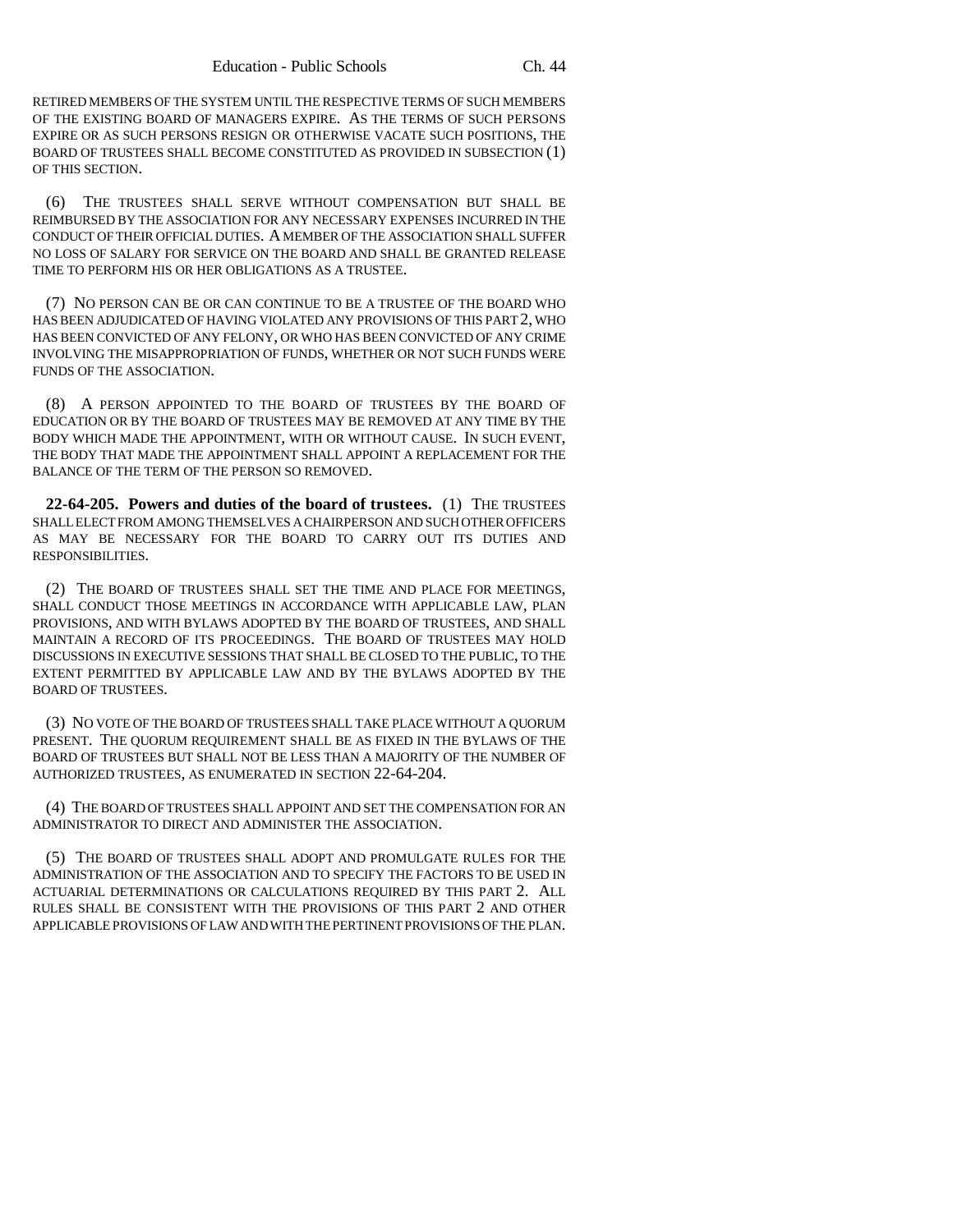(6) THE BOARD OF TRUSTEES SHALL SUBMIT TO FINANCIAL AND PERFORMANCE AUDITS OF ALL FINANCIAL TRANSACTIONS AND ACCOUNTS KEPT BY OR FOR THE ASSOCIATION IN A MANNER CONSISTENT WITH REQUIREMENTS SET FORTH IN THE PLAN.

(7) THE BOARD OF TRUSTEES OR ITS DESIGNATED AGENT SHALL SUBMIT AN ANNUAL ACTUARIAL VALUATION REPORT TO THE BOARD OF EDUCATION TOGETHER WITH ANY RECOMMENDATIONS CONCERNING LIABILITIES THAT HAVE ACCRUED.

(8) THE BOARD OF TRUSTEES OR ITS DESIGNATED AGENT SHALL PREPARE AND TRANSMIT, ANNUALLY, A REPORT TO THE BOARD OF EDUCATION REGARDING THE POLICIES, FINANCIAL CONDITION, AND ADMINISTRATION OF THE ASSOCIATION.

(9) THE BOARD OF TRUSTEES SHALL OBTAIN, AND THE ASSOCIATION SHALL PAY FOR, INSURANCE, OR THE BOARD OF TRUSTEES SHALL SELF-INSURE AGAINST LIABILITY WHICH ARISES OUT OF, OR IN ACCORDANCE WITH, THE PERFORMANCE OF ANY DUTIES BY ANY TRUSTEE OR EMPLOYEE OF THE ASSOCIATION.

(10) THE BOARD OF TRUSTEES SHALL PERFORM ALL DUTIES IMPOSED ON IT BY LAW. THE BOARD OF TRUSTEES SHALL FURTHER PERFORM ALL DUTIES IMPOSED ON IT BY THE PLAN INSOFAR AS THE PLAN IS CONSISTENT WITH THIS PART 2 AND APPLICABLE LAW. THE BOARD SHALL NOT BE LIABLE FOR ACTIONS OF PARTICIPANTS WHO DO NOT COMPLY WITH COURT ORDERS.

(11) IN ADDITION TO OTHER POWERS CONFERRED BY THIS PART 2 AND APPLICABLE LAW, THE BOARD OF TRUSTEES SHALL HAVE EXCLUSIVE AUTHORITY, CONSISTENT WITH ITS DUTIES UNDER THIS PART 2, TO:

(a) ESTABLISH AN ADMINISTRATIVE BUDGET, TO BE FUNDED BY ASSETS OF THE ASSOCIATION, SUFFICIENT TO PERFORM THE DUTIES OF THE BOARD OF TRUSTEES;

(b) DRAW UPON THE ASSETS OF THE ASSOCIATION TO FUND THE BUDGET AS APPROPRIATE AND REASONABLE;

(c) OBTAIN BY EMPLOYMENT OR CONTRACT THE SERVICES NECESSARY TO EXERCISE ITS POWERS AND PERFORM ITS DUTIES, INCLUDING ACTUARIAL, AUDITING, CUSTODIAL, INVESTMENT, AND LEGAL SERVICES; AND

(d) PROCURE AND DISPOSE OF THE GOODS AND PROPERTY NECESSARY TO EXERCISE ITS POWERS AND PERFORM ITS DUTIES.

(12) IN EXERCISING ITS EXCLUSIVE AUTHORITY UNDER THIS SECTION, THE BOARD OF TRUSTEES IS SUBJECT TO THE FIDUCIARY DUTIES OF THIS PART 2 BUT NOT TO CIVIL SERVICE, PERSONNEL, PROCUREMENT, OR SIMILAR GENERAL LAWS RELATING TO THE SUBJECTS OF THIS SECTION. NOTHING IN THIS SUBSECTION (12), IN THIS PART 2, OR IN ANY OTHER STATUTORY PROVISION APPLICABLE TO SCHOOL DISTRICTS SHALL PREVENT THE ASSOCIATION AND THE SCHOOL DISTRICT INVOLVED FROM UTILIZING THE SAME PROGRAMS AND PROVIDERS TO PROVIDE FRINGE BENEFITS FOR EMPLOYEES OF SUCH SCHOOL DISTRICT AND OF SUCH ASSOCIATION IF THE BOARD OF EDUCATION OF SUCH SCHOOL DISTRICT AND THE BOARD OF TRUSTEES OF THE ASSOCIATION DETERMINE THAT TO DO SO WOULD BE BENEFICIAL. THE METHOD BY WHICH ANY SUCH PROVISIONS SHALL BE IMPLEMENTED SHALL BE DETERMINED BY AGREEMENT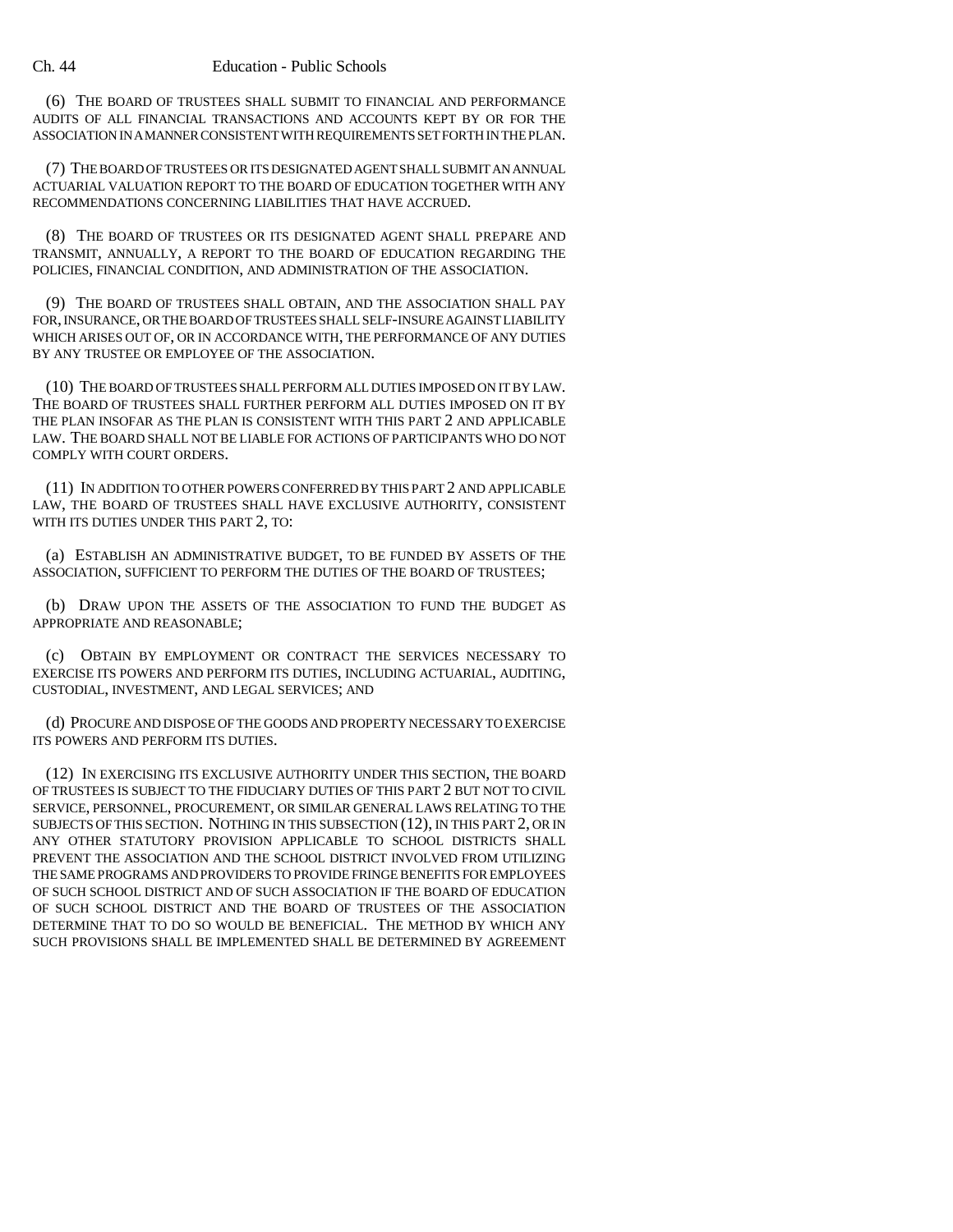BETWEEN THE SCHOOL DISTRICT AND THE ASSOCIATION AND SHALL BE DOCUMENTED APPROPRIATELY.

**22-64-206. General authority of the board of trustees.** (1) THE BOARD OF TRUSTEES, IN ACCORDANCE WITH THE PROVISIONS OF THIS PART 2 AND OF THE PLAN, SHALL HAVE THE AUTHORITY TO DETERMINE MEMBERSHIP STATUS, EXEMPTIONS FROM MEMBERSHIP, ELIGIBILITY FOR BENEFITS AND SERVICE CREDIT, AND SALARY TO BE USED IN BENEFIT CALCULATIONS. SUCH DECISIONS BY THE BOARD OF TRUSTEES MAY BE APPEALED THROUGH REVIEW PROCEDURES TO BE SET FORTH IN THE PLAN. A FINAL DECISION BY THE BOARD OF TRUSTEES SHALL BE SUBJECT ONLY TO REVIEW BY PROPER COURT ACTION AND SHALL NOT BE REVERSED UNLESS FOUND TO BE ARBITRARY, CAPRICIOUS, OR IN CLEAR VIOLATION OF THE TERMS OF THE PLAN.

(2) THE BOARD OF TRUSTEES IS AUTHORIZED TO ACCEPT ON BEHALF OF THE ASSOCIATION ANY MONEYS OR PROPERTIES RECEIVED IN THE FORM OF DONATIONS, GIFTS, APPROPRIATIONS, BEQUESTS, FORFEITURES, OR ANY OTHER FORM, OR INCOME DERIVED THEREFROM.

(3) THE BOARD OF TRUSTEES IS AUTHORIZED TO RECOVER, THROUGH LEGAL PROCESS OR OFFSET, ANY AMOUNT PAID AS BENEFITS, REFUNDS, OR OTHER TYPES OF PAYMENTS TO WHICH THE RECIPIENT IS NOT ENTITLED, WITH INTEREST, PLUS ATTORNEY FEES AND COSTS ASSOCIATED WITH SUCH RECOVERY. IF IT IS DETERMINED THAT THE RECIPIENT WAS ENTITLED TO THE AMOUNT PAID, THE RECIPIENT SHALL BE ENTITLED TO THE ATTORNEY FEES THAT HE OR SHE INCURRED, REASONABLY AND NECESSARILY, IN DEFENDING THE LEGAL ACTION OR OFFSET INITIATED BY THE BOARD OF TRUSTEES.

(4) THE BOARD OF TRUSTEES IS AUTHORIZED TO SETTLE OR COMPROMISE ANY DISPUTE ON BEHALF OF THE ASSOCIATION. THE BOARD OF TRUSTEES MAY CONSIDER RELEVANT FACTORS REGARDING ANY DISPUTE, INCLUDING, BUT NOT LIMITED TO, THE COST OF LITIGATION, THE LIKELIHOOD OF SUCCESS ON THE MERITS, THE COST OF DELAY IN RESOLVING THE DISPUTE, AND THE ACTUARIAL IMPACT ON THE FUND, IN DETERMINING WHETHER TO SETTLE OR COMPROMISE THE DISPUTE.

(5) THE BOARD OF TRUSTEES IS AUTHORIZED TO USE AND HOLD PROPERTY IN A NOMINEE PARTNERSHIP OR OTHER APPROPRIATE NOMINEE ENTITY COMPOSED OF TRUSTEES OR EMPLOYEES OF THE ASSOCIATION, DESIGNATED BY THE BOARD OF TRUSTEES THROUGH APPROPRIATE RESOLUTION, TO FACILITATE INVESTMENT, SALE, AND EXCHANGE TRANSACTIONS. THE PARTNERS OF THE NOMINEE ENTITY OR ANALOGOUS PERSONS IN ANOTHER NOMINEE ENTITY SHALL BE INSURED PURSUANT TO THE PROVISIONS OF SECTION 22-64-205 (9).

(6) (a) THE BOARD OF TRUSTEES MAY DELEGATE CERTAIN OF ITS RESPONSIBILITIES, DUTIES, AND AUTHORITIES AS SET FORTH IN THIS PART 2 TO THE ADMINISTRATOR OF THE ASSOCIATION OR TO DESIGNATED AGENTS OF THE ASSOCIATION IN ACCORDANCE WITH THE FURTHER PROVISIONS OF THIS SUBSECTION (6). THE ADMINISTRATOR MAY DELEGATE CERTAIN OF HIS OR HER RESPONSIBILITIES, DUTIES, AND AUTHORITIES AS SET FORTH IN THIS PART 2 TO EMPLOYEES OR DESIGNATED AGENTS OF THE ASSOCIATION IN ACCORDANCE WITH CRITERIA ADOPTED BY THE BOARD OF TRUSTEES AND IN ACCORDANCE WITH THE PROVISIONS OF THIS SUBSECTION (6).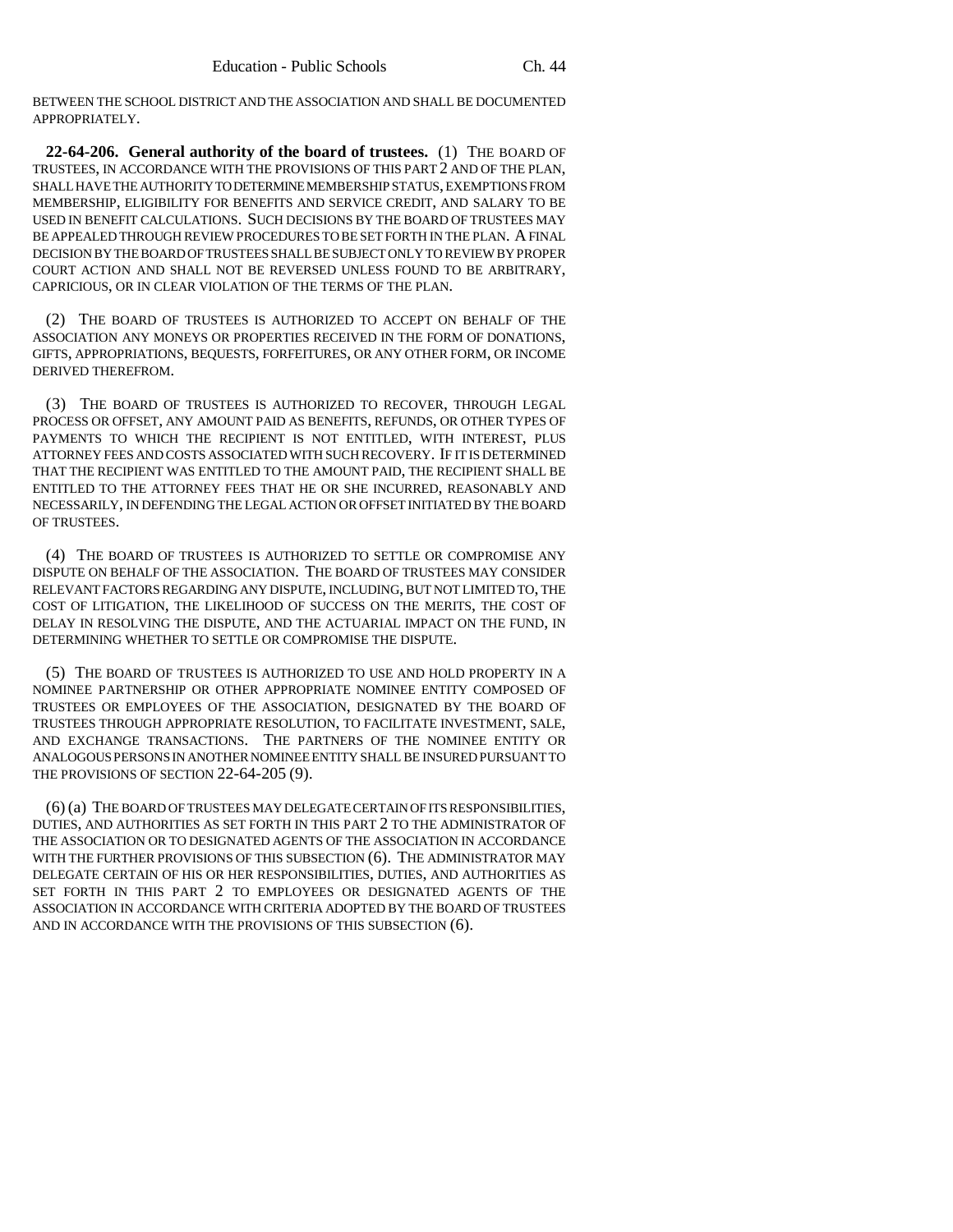#### Ch. 44 Education - Public Schools

(b) (I) SUBJECT TO THE PROVISIONS OF THIS PARAGRAPH (b), THE ADMINISTRATOR MAY CORRECT AN ADMINISTRATIVE ERROR MADE BY THE BOARD OF TRUSTEES, THE ADMINISTRATOR, OR THE EMPLOYEES OF THE ASSOCIATION AND MAY MAKE ANY APPROPRIATE CORRECTING ADJUSTMENTS UPON RECEIVING WRITTEN DOCUMENTATION THAT THE ERROR WAS AN ADMINISTRATIVE ERROR OF THE ASSOCIATION AND THAT THE ERROR WAS NOT CAUSED OR CONTRIBUTED TO IN WHOLE OR IN PART BY THE MEMBER, RETIREE, OR OTHER PERSON ELIGIBLE TO RECEIVE PAYMENTS FROM THE ASSOCIATION.

(II) THE ADMINISTRATOR SHALL FILE SUCH REPORTS WITH THE BOARD OF TRUSTEES SETTING FORTH THE ADMINISTRATIVE ERRORS CORRECTED PURSUANT TO THIS PARAGRAPH (b) AS THE BOARD OF TRUSTEES MAY REQUIRE. SUCH CORRECTIONS SHALL BE SUBJECT TO REVIEW BY THE BOARD OF TRUSTEES AFTER WHICH IT MAY TAKE ANY ACTION IT DEEMS APPROPRIATE WITH REGARD TO SUCH ERRORS.

(c) THE BOARD OF TRUSTEES MAY DELEGATE FUNCTIONS THAT A PRUDENT TRUSTEE ACTING IN A LIKE CAPACITY AND FAMILIAR WITH THOSE MATTERS COULD PROPERLY DELEGATE UNDER THE CIRCUMSTANCES. IN SO DOING, THE BOARD SHALL EXERCISE REASONABLE CARE, SKILL, AND CAUTION IN:

(I) SELECTING AN AGENT;

(II) ESTABLISHING THE SCOPE AND TERMS OF THE DELEGATION, CONSISTENT WITH THE PURPOSES AND TERMS OF THE BENEFIT RETIREMENT SYSTEM; AND

(III) PERIODICALLY REVIEWING THE AGENT'S PERFORMANCE AND COMPLIANCE WITH THE TERMS OF THE DELEGATION.

(d) IN PERFORMING A DELEGATED FUNCTION, AN AGENT OWES A DUTY TO THE ASSOCIATION AND TO ITS MEMBERS AND BENEFICIARIES TO COMPLY WITH THE TERMS OF THE DELEGATION AND, IF A FIDUCIARY, TO COMPLY WITH THE DUTIES IMPOSED BY APPLICABLE LAW ON SUCH A FIDUCIARY.

(e) IF THE BOARD OF TRUSTEES OR THE ADMINISTRATOR COMPLIES WITH THIS SUBSECTION (6), THE BOARD OR ADMINISTRATOR, AS THE CASE MAY BE, SHALL NOT BE LIABLE TO THE ASSOCIATION OR TO ITS MEMBERS OR BENEFICIARIES FOR THE DECISIONS OR ACTIONS OF THE AGENT TO WHOM A FUNCTION WAS DELEGATED.

**22-64-207. Investments.** (1) THE BOARD OF TRUSTEES SHALL HAVE COMPLETE CONTROL AND AUTHORITY TO INVEST THE FUNDS OF THE ASSOCIATION AND SHALL MANAGE AND INVEST SAID FUNDS PURSUANT TO THE STANDARD AND PROVISIONS FOR TRUSTEES SET FORTH IN THE "COLORADO UNIFORM PRUDENT INVESTOR ACT", ARTICLE 1.1 OF TITLE 15,C.R.S., PROVIDED THAT IF THERE SHOULD BE ANY CONFLICT BETWEEN THE PROVISIONS OF SAID "COLORADO UNIFORM PRUDENT INVESTOR ACT"AND THIS PART 2, THE LATTER SHALL CONTROL.

(2) IN INVESTING AND MANAGING ASSETS OF THE ASSOCIATION PURSUANT TO THIS SECTION, THE BOARD OF TRUSTEES SHALL:

(a) CONSIDER, AMONG OTHER CIRCUMSTANCES: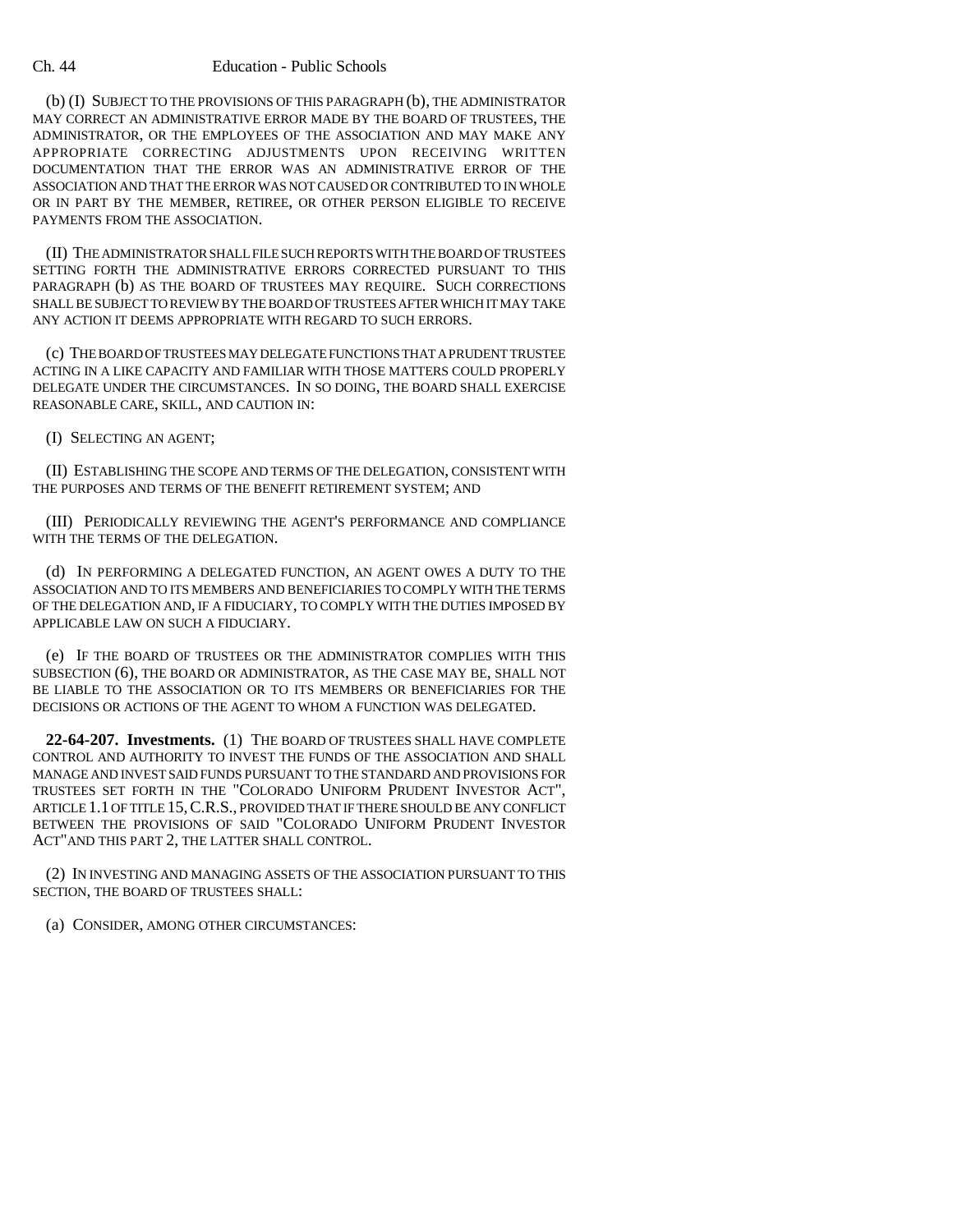(I) GENERAL ECONOMIC CONDITIONS;

(II) THE POSSIBLE EFFECT OF INFLATION OR DEFLATION;

(III) THE ROLE THAT EACH INVESTMENT OR COURSE OF ACTION PLAYS WITHIN THE OVERALL PORTFOLIO OF THE ASSOCIATION;

(IV) THE EXPECTED TOTAL RETURN FROM INCOME AND THE APPRECIATION OF CAPITAL;

(V) THE ADEQUACY OF FUNDING FOR THE PLAN BASED ON REASONABLE ACTUARIAL FACTORS;

(b) DIVERSIFY THE INVESTMENTS OF THE ASSOCIATION UNLESS THE BOARD OF TRUSTEES REASONABLY DETERMINES THAT, BECAUSE OF SPECIAL CIRCUMSTANCES, IT IS CLEARLY PRUDENT NOT TO DO SO;

(c) MAKE A REASONABLE EFFORT TO VERIFY FACTS RELEVANT TO THE INVESTMENT AND MANAGEMENT OF ASSETS OF THE ASSOCIATION.

(3) THE BOARD OF TRUSTEES SHALL ADOPT A STATEMENT OF INVESTMENT OBJECTIVES AND POLICIES FOR THE ASSOCIATION. THE STATEMENT SHALL INCLUDE THE DESIRED RATE OF RETURN ON ASSETS OVERALL, THE DESIRED RATES OF RETURN AND ACCEPTABLE LEVELS OF RISK FOR EACH ASSET CLASS, ASSET-ALLOCATION GOALS, GUIDELINES FOR THE DELEGATION OF AUTHORITY, AND INFORMATION ON THE TYPES OF REPORTS TO BE USED TO EVALUATE INVESTMENT PERFORMANCE. AT LEAST ANNUALLY, THE BOARD OF TRUSTEES SHALL REVIEW THE STATEMENT AND UPON SUCH REVIEW CHANGE OR REAFFIRM SUCH STATEMENT.

**22-64-208. Standard of conduct.** (1) THE TRUSTEES OF THE BOARD OF TRUSTEES SHALL BE HELD TO THE STANDARD OF CONDUCT OF A FIDUCIARY SPECIFIED IN SUBSECTION (2) OF THIS SECTION IN THE DISCHARGE OF THEIR FUNCTIONS. THEIR FUNCTIONS SHALL INCLUDE ANY DUTY, OBLIGATION, POWER, AUTHORITY, RESPONSIBILITY, RIGHT, PRIVILEGE, ACTIVITY, OR PROGRAM IN CONNECTION WITH THE ASSOCIATION SPECIFIED IN THIS PART 2.

(2) (a) A TRUSTEE OR OTHER FIDUCIARY SHALL DISCHARGE DUTIES WITH RESPECT TO THE ASSOCIATION:

(I) SOLELY IN THE INTEREST OF THE PARTICIPANTS AND BENEFICIARIES;

(II) FOR THE EXCLUSIVE PURPOSE OF PROVIDING BENEFITS TO PARTICIPANTS AND BENEFICIARIES AND PAYING REASONABLE EXPENSES OF ADMINISTERING THE ASSOCIATION;

(III) WITH THE CARE, SKILL, AND CAUTION UNDER THE CIRCUMSTANCES THEN PREVAILING THAT A PRUDENT PERSON ACTING IN A LIKE CAPACITY AND FAMILIAR WITH THOSE MATTERS WOULD USE IN THE CONDUCT OF AN ACTIVITY OF LIKE CHARACTER AND PURPOSE;

(IV) IMPARTIALLY, TAKING INTO ACCOUNT ANY DIFFERING INTERESTS OF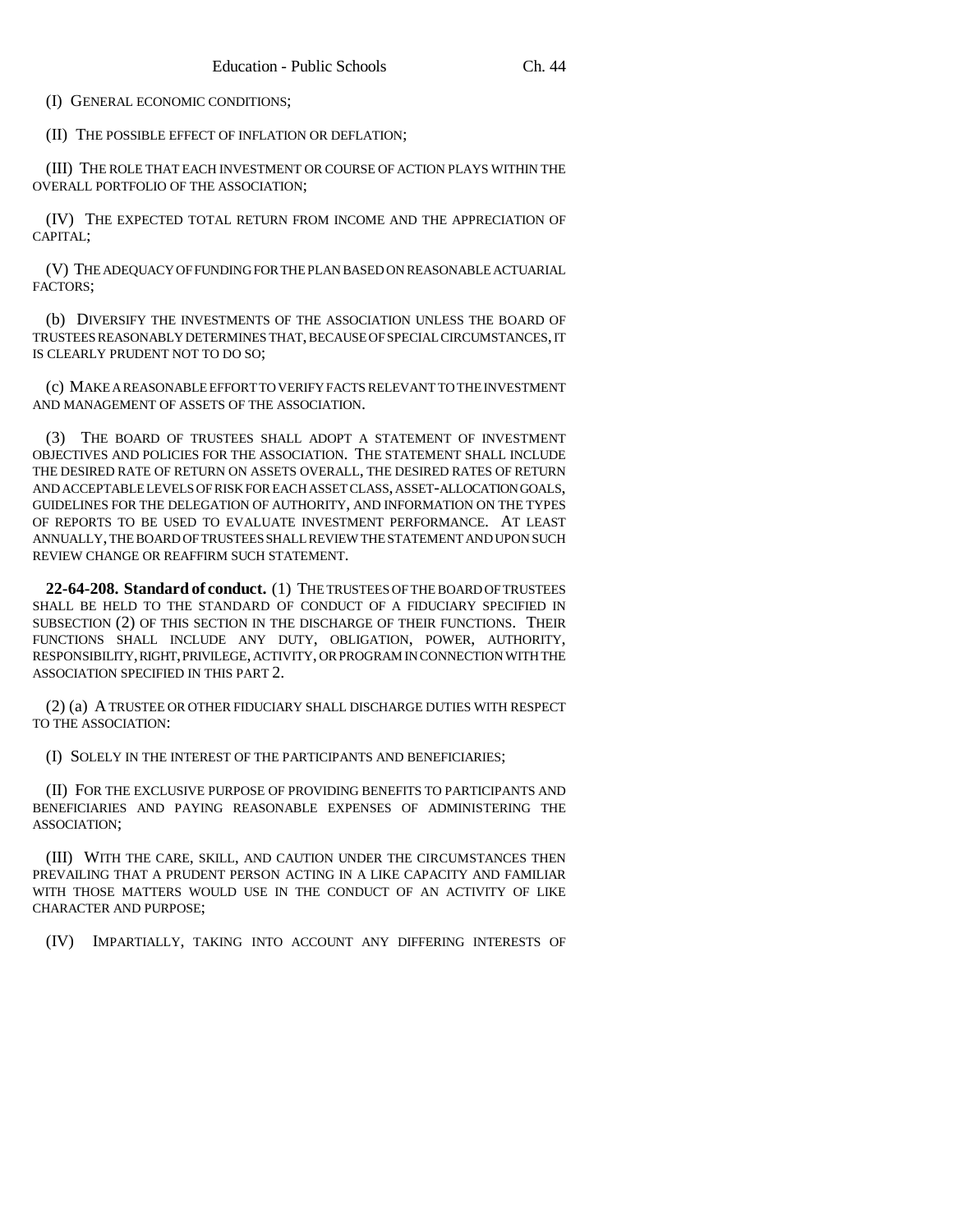PARTICIPANTS AND BENEFICIARIES;

(V) INCURRING ONLY COSTS THAT ARE APPROPRIATE AND REASONABLE; AND

(VI) IN ACCORDANCE WITH A GOOD-FAITH INTERPRETATION OF THE LAW GOVERNING THE BENEFIT RETIREMENT SYSTEM.

(b) NOTWITHSTANDING THE PROVISIONS SET FORTH IN PARAGRAPH (a) OF THIS SUBSECTION (2), THE MERE SETTLEMENT OR COMPROMISE OF ANY DISPUTE BY THE BOARD OF TRUSTEES PURSUANT TO THE AUTHORITY GRANTED UNDER SECTION 22-64-206 (4) SHALL NOT, OF ITSELF, CONSTITUTE EVIDENCE OF A VIOLATION OF THE FIDUCIARY DUTIES OF ANY TRUSTEE.

(3) (a) COMPLIANCE BY A TRUSTEE OR OTHER FIDUCIARY WITH THIS PART 2 MUST BE DETERMINED IN LIGHT OF THE FACTS AND CIRCUMSTANCES EXISTING AT THE TIME OF THE TRUSTEE'S OR FIDUCIARY'S DECISION OR ACTION AND NOT BY HINDSIGHT.

(b) A TRUSTEE'S INVESTMENT AND MANAGEMENT DECISIONS MUST BE EVALUATED NOT IN ISOLATION BUT IN THE CONTEXT OF THE TRUST PORTFOLIO AS A WHOLE AND AS A PART OF AN OVERALL INVESTMENT STRATEGY HAVING RISK AND RETURN OBJECTIVES REASONABLY SUITED TO THE ASSOCIATION.

(c) UPON TERMINATION OF A RETIREMENT PROGRAM, THE BOARD OF TRUSTEES MAY RETURN TO A PARTICIPATING EMPLOYER ANY ASSETS OF THE PROGRAM REMAINING AFTER ALL LIABILITIES OF THE PROGRAM TO PARTICIPANTS AND BENEFICIARIES HAVE BEEN SATISFIED.

(4) THE MEMBERS OF THE BOARD OF TRUSTEES SHALL NOT ENGAGE IN ANY ACTIVITIES THAT MIGHT RESULT IN A CONFLICT OF INTEREST WITH THEIR FUNCTIONS AS FIDUCIARIES FOR THE ASSOCIATION.

(5) THE MEMBERS OF THE BOARD OF TRUSTEES, THE ADMINISTRATOR, AND ANY EMPLOYEE OF THE ASSOCIATION WHO IS IN A FIDUCIARY POSITION SHALL BE SUBJECT TO AND SHALL MAKE FINANCIAL DISCLOSURES PURSUANT TO ANY APPLICABLE PROVISIONS OF LAW OR OF THE PLAN.

(6) ANY PERSON WHO IS IN A FIDUCIARY POSITION WITH THE ASSOCIATION AND WHO IS ADJUDICATED OF VIOLATING ANY PROVISION OF THIS PART 2 SHALL BE PERSONALLY LIABLE TO PAY TO THE ASSOCIATION AN AMOUNT EQUAL TO THE SUM OF ANY LOSSES RESULTING FROM SUCH VIOLATION AS WELL AS ANY PROFITS MADE BY THE FIDUCIARY THROUGH USE OF ASSETS OF THE ASSOCIATION BY THE FIDUCIARY, AND SUCH FIDUCIARY SHALL BE SUBJECT TO SUCH EQUITABLE OR REMEDIAL RELIEF AS THE COURT DEEMS APPROPRIATE, INCLUDING REMOVAL. THE COURT MAY ENJOIN ANY ACT OR PRACTICE WHICH VIOLATES ANY PROVISION OF THIS PART 2.

**22-64-209. Disbursements.** DISBURSEMENTS FROM THE ASSOCIATION'S TRUST FUNDS SHALL BE SUBJECT TO THE APPROVAL OF THE BOARD OF TRUSTEES AND SHALL BE MADE ONLY FOR THE BENEFITS, INVESTMENTS, REFUNDS, AND EXPENSES OF THE ASSOCIATION.

### **22-64-210. Membership - voluntary or required contributions.** (1) A BOARD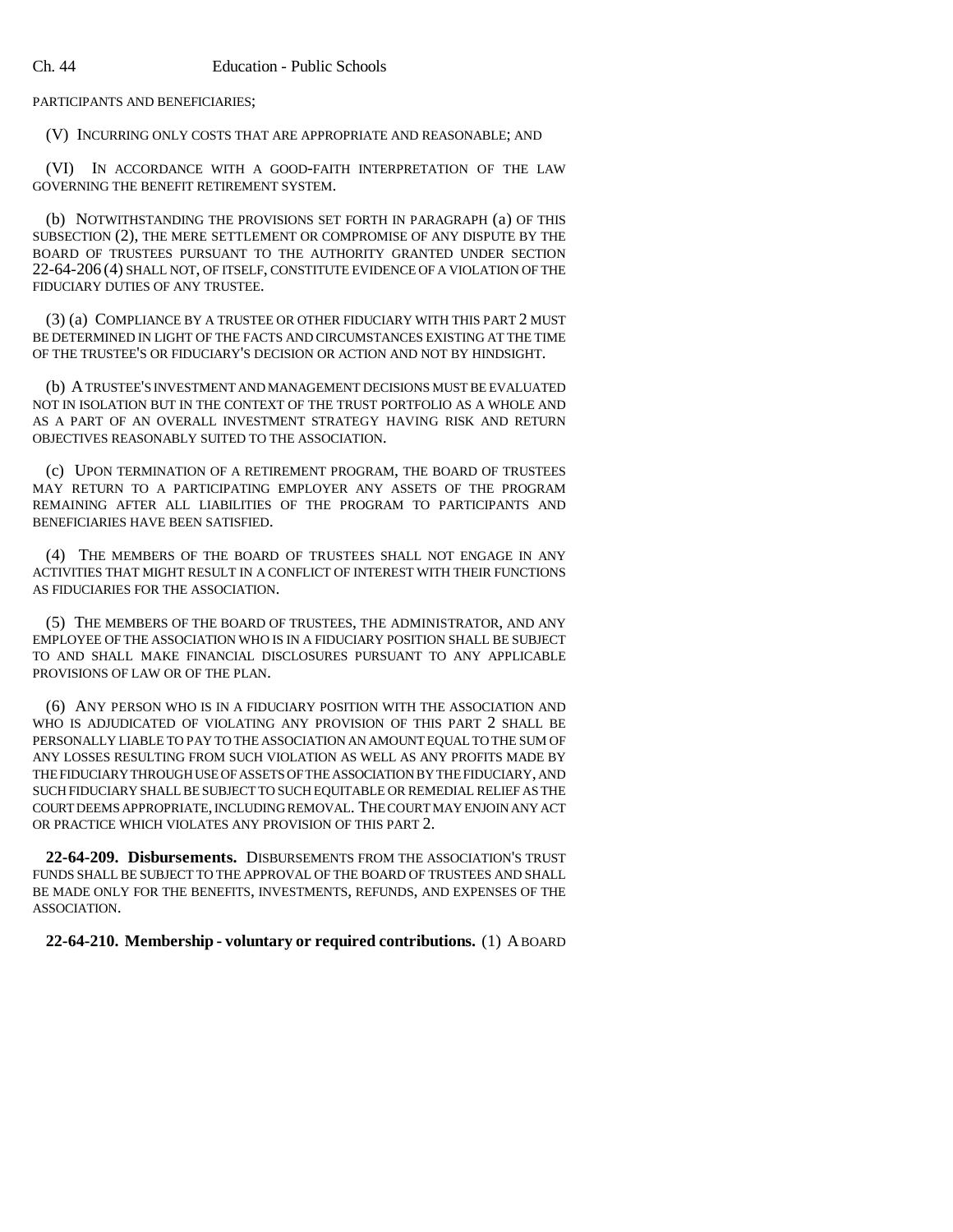OF EDUCATION, IN ACCORDANCE WITH FEDERAL TAX LAWS RELATING TO THE QUALIFIED STATUS OF THE PLAN, IS AUTHORIZED TO DETERMINE:

(a) THE EXTENT TO WHICH MEMBERSHIP IN AN ASSOCIATION IS REQUIRED OR VOLUNTARY FOR EMPLOYEES THEN EMPLOYED, FOR FUTURE EMPLOYEES, OR FOR BOTH; AND

(b) THE AMOUNT OR RATE OF CONTRIBUTIONS OF MEMBERS OF THE ASSOCIATION.

**22-64-211. Employment after retirement.** (1) IF A RETIREE RECEIVING ANY PENSION OR RETIREMENT BENEFIT PAYMENTS UNDER THE PROVISIONS OF THIS PART 2 IS REEMPLOYED AFTER RETIREMENT BY A PARTICIPATING EMPLOYER, THE RETIREE MAY RECEIVE A SALARY OR OTHER COMPENSATION WITHOUT REDUCTION IN THE PENSION OR RETIREMENT BENEFIT PAYMENTS IF:

(a) EMPLOYMENT FOR FULL DAYS AND HALF DAYS DOES NOT EXCEED ONE HUNDRED TEN FULL DAYS DURING THE CALENDAR YEAR;

(b) HOURLY EMPLOYMENT DOES NOT EXCEED SEVEN HUNDRED TWENTY HOURS DURING THE CALENDAR YEAR; AND

(c) EMPLOYMENT CONSISTING OF A COMBINATION OF FULL-DAY, HALF-DAY, AND HOURLY EMPLOYMENT DOES NOT EXCEED ONE HUNDRED TEN FULL DAYS PER CALENDAR YEAR.

(2) FOR PURPOSES OF THIS SECTION, A HALF DAY CONSISTS OF FOUR HOURS AND A FULL DAY CONSISTS OF EIGHT HOURS.

(3) IF SAID RETIREE IS EMPLOYED BY SAID EMPLOYER FOR A PERIOD OF TIME THAT EXCEEDS THE LIMITATIONS SPECIFIED IN SUBSECTION (1) OF THIS SECTION, THE AMOUNT OF PENSION OR RETIREMENT BENEFIT PAYMENTS DUE THE RETIREE SHALL BE REDUCED BY AN AMOUNT EQUAL TO THE COMPENSATION ATTRIBUTABLE TO THE PERIOD THAT EXCEEDS THE LIMITATIONS SPECIFIED IN SUBSECTION (1) OF THIS SECTION. ANY REDUCTION OF PENSION OR RETIREMENT BENEFIT PAYMENTS PURSUANT TO THE PROVISIONS OF THIS SUBSECTION (3) THAT EXCEEDS ONE HUNDRED PERCENT OF THE PENSION OR RETIREMENT BENEFIT PAYMENTS DUE THE RETIREE SHALL BE CARRIED FORWARD TO REDUCE THE AMOUNT OF FUTURE PENSION OR RETIREMENT BENEFIT PAYMENTS. THE ASSOCIATION PAYING SUCH PENSION OR RETIREMENT BENEFIT PAYMENTS MAY TAKE SUCH ACTION AS MAY BE NECESSARY OR CONVENIENT TO PROCESS AND ENFORCE ANY REDUCTION REQUIRED PURSUANT TO THE PROVISIONS OF THIS SUBSECTION (3).

**22-64-212. Funds not subject to process.** EXCEPT FOR ASSIGNMENTS FOR CHILD SUPPORT PURPOSES AS PROVIDED FOR IN SECTIONS 14-10-118 (1) AND 14-14-107, C.R.S., AS THEY EXISTED PRIOR TO JULY 1, 1996, FOR INCOME ASSIGNMENTS FOR CHILD SUPPORT PURPOSES PURSUANT TO SECTION 14-14-111.5,C.R.S., FOR WRITS OF GARNISHMENT THAT ARE THE RESULT OF A JUDGMENT TAKEN FOR ARREARAGES FOR CHILD SUPPORT OR FOR CHILD SUPPORT DEBT, AND FOR PAYMENTS MADE IN COMPLIANCE WITH A PROPERLY EXECUTED COURT ORDER APPROVING A WRITTEN AGREEMENT ENTERED INTO PURSUANT TO SECTION 14-10-113 (6), C.R.S., NONE OF THE MONEYS, PAYMENTS, OR OTHER BENEFITS MENTIONED IN THIS PART 2 SHALL BE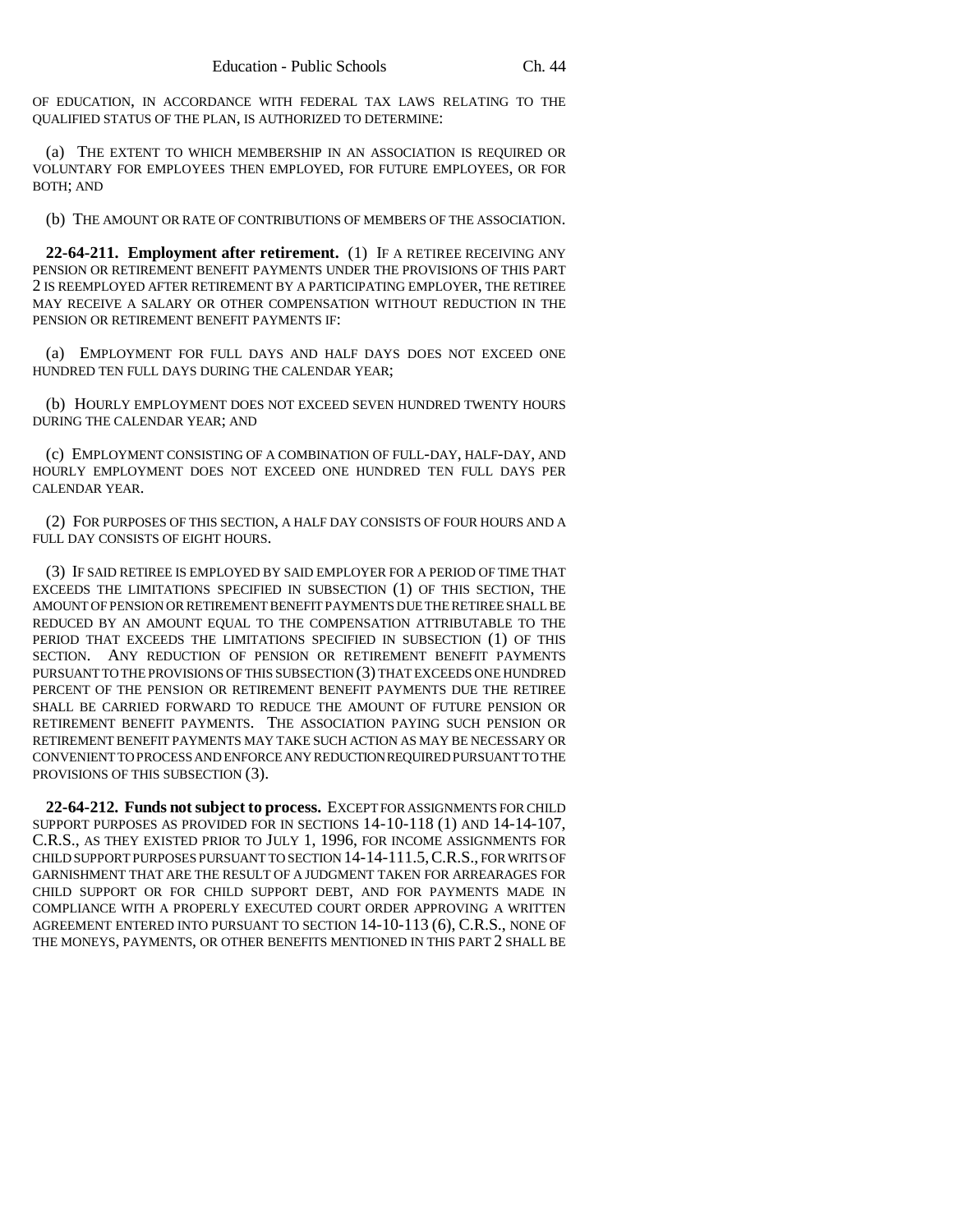ASSIGNABLE EITHER IN LAW OR IN EQUITY NOR BE SUBJECT TO EXECUTION, LEVY, ATTACHMENT, GARNISHMENT, OR OTHER LEGAL PROCESS.

**22-64-213. Insurance, banking laws not to apply.** NONE OF THE LAWS OF THIS STATE REGULATING INSURANCE, INSURANCE COMPANIES, OR BANKING INSTITUTIONS SHALL APPLY TO ANY ASSOCIATION ESTABLISHED OR PROVIDED IN ACCORDANCE WITH THIS PART 2 OR ANY OF ITS TRUST FUNDS.

**22-64-214. Liability of member of board of education.** NO MEMBER OF ANY BOARD OF EDUCATION PROVIDING A BENEFIT RETIREMENT SYSTEM SHALL BE LIABLE FOR ANY INVESTMENT LOSS OF SUCH SYSTEM, IN THE ABSENCE OF ACTUAL FRAUD BY SUCH MEMBER THAT CAUSES OR SUBSTANTIALLY CONTRIBUTES TO SUCH LOSS. IF, HOWEVER, A MEMBER OF A BOARD OF EDUCATION SERVES AS A MEMBER OF AN ASSOCIATION'S BOARD OF TRUSTEES, SUCH PERSON SHALL BE SUBJECT TO THE STANDARD OF CONDUCT PROVIDED IN SECTION 22-64-208 FOR TRUSTEES WHILE SO SERVING.

**22-64-215. Amortization of liabilities.** (1) AN AMORTIZATION PERIOD FOR ACCRUED LIABILITIES OF THE ASSOCIATION SHALL BE PROVIDED IN THE PLAN. A MAXIMUM AMORTIZATION PERIOD NOT TO EXCEED THIRTY YEARS SHALL BE DEEMED ACTUARIALLY SOUND. AFTER HAVING RECEIVED AND CONSIDERED A RECOMMENDATION OF THE BOARD OF TRUSTEES, AND WITH THE ADVICE OF THE ACTUARY, THE EMPLOYER OR MEMBER CONTRIBUTION RATES MAY BE ADJUSTED BY THE BOARD OF EDUCATION, IN ITS DISCRETION, WHEN INDICATED BY ACTUARIAL EXPERIENCE, AND IN ACCORDANCE WITH APPLICABLE LAW. IF THE BOARD OF TRUSTEES DOES NOT PROVIDE A RECOMMENDATION OR DOES NOT RESPOND WITHIN A REASONABLE TIME TO A REQUEST FROM THE BOARD OF EDUCATION FOR A RECOMMENDATION, THE BOARD OF EDUCATION MAY PROCEED BASED UPON SUCH ACTUARIAL AND OTHER ADVICE AND INFORMATION REASONABLY AVAILABLE TO IT IN THE CIRCUMSTANCES.

(2) IF AN EMPLOYER PARTICIPATING IN A BENEFIT RETIREMENT SYSTEM CREATED OR EXISTING PURSUANT TO THIS PART 2 SHALL BECOME REQUIRED BY LAW TO PROVIDE RETIREMENT OR OTHER ANALOGOUS BENEFITS TO MEMBERS THROUGH A FEDERALLY-MANDATED SYSTEM, THE BENEFITS PROVIDED TO MEMBERS AT THE EMPLOYER'S EXPENSE PURSUANT TO SUCH FEDERALLY-MANDATED SYSTEM MAY BE CONSIDERED IMPROVEMENTS IN THE BENEFIT RETIREMENT SYSTEM IN THE MANNER AND TO THE EXTENT CONSTITUTIONALLY PERMISSIBLE TO TAKE INTO ACCOUNT THE ADDITIONAL BENEFITS THEREBY PROVIDED TO THE PARTICIPANTS AND BENEFICIARIES OF SUCH RETIREMENT SYSTEM.

**22-64-216. Confidentiality.** (1) RECORDS OF MEMBERS, FORMER MEMBERS, INACTIVE MEMBERS, AND BENEFIT RECIPIENTS AND THEIR DEPENDENTS THAT SPECIFICALLY IDENTIFY FINANCIAL INFORMATION OF SUCH PERSONS SHALL BE KEPT CONFIDENTIAL BY THE ASSOCIATION.

(2) MEDICAL RECORDS OF MEMBERS, FORMER MEMBERS, INACTIVE MEMBERS, AND BENEFIT RECIPIENTS AND THEIR DEPENDENTS THAT SPECIFICALLY IDENTIFY THE MEDICAL OR PSYCHOLOGICAL STATE OF SUCH PERSONS SHALL BE KEPT CONFIDENTIAL BY THE ASSOCIATION.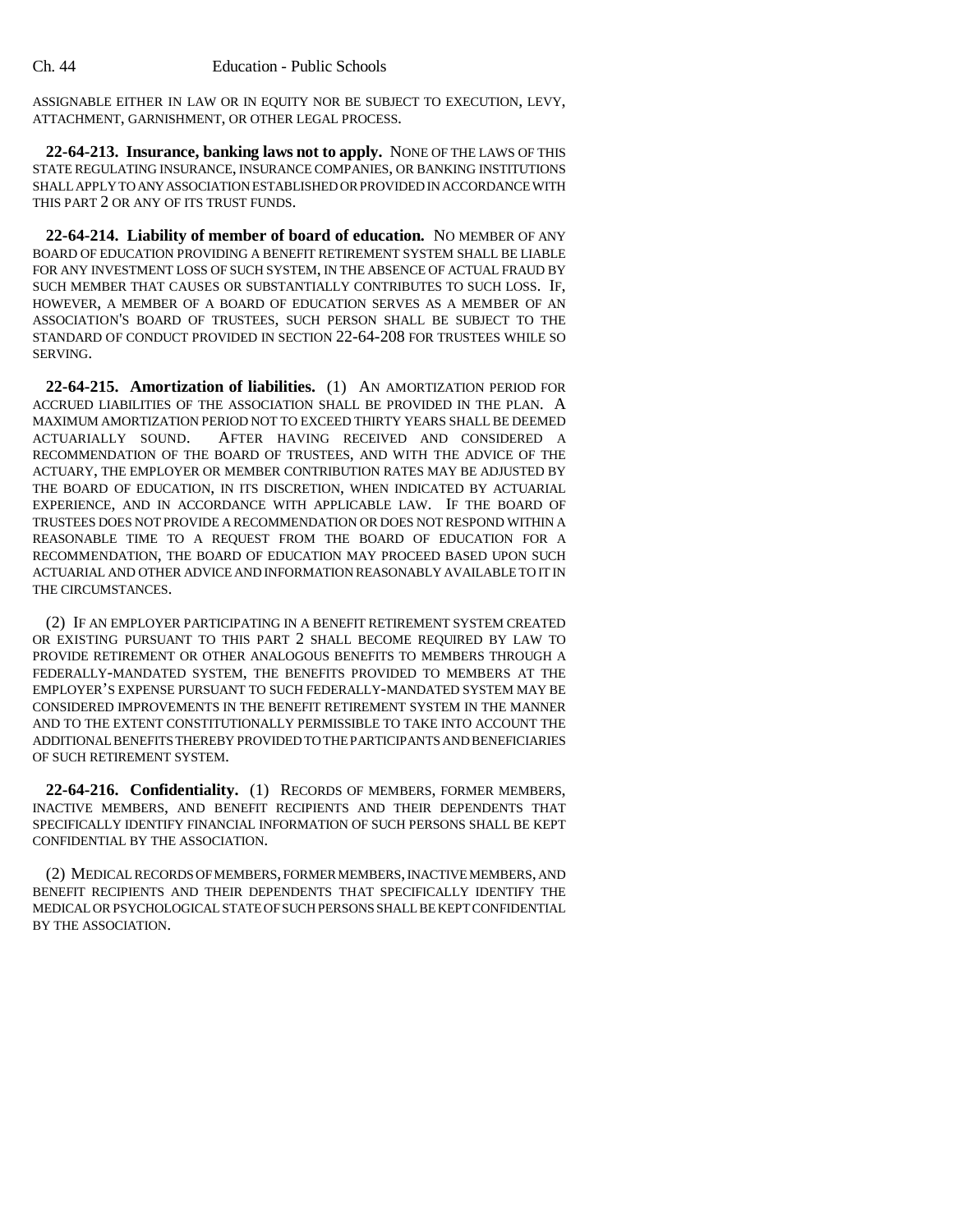(3) A BOARD OF TRUSTEES MAY DELIBERATE ABOUT OR MAKE TENTATIVE OR FINAL DECISIONS ON INVESTMENTS OR OTHER FINANCIAL MATTERS IN EXECUTIVE SESSION IF DISCLOSURE OF THE DELIBERATIONS OR DECISIONS WOULD JEOPARDIZE THE ABILITY TO IMPLEMENT A DECISION OR TO ACHIEVE INVESTMENT OBJECTIVES. AN ASSOCIATION RECORD THAT DISCLOSES DELIBERATIONS ABOUT OR A TENTATIVE OR FINAL DECISION ON INVESTMENTS OR OTHER FINANCIAL MATTERS IS NOT A PUBLIC RECORD TO THE EXTENT THAT ITS DISCLOSURE WOULD JEOPARDIZE THE ABILITY TO IMPLEMENT A DECISION OR TO ACHIEVE INVESTMENT OBJECTIVES.

(4) NOTHING IN THIS SECTION IS INTENDED TO REPEAL OR AFFECT THE PROVISIONS OF SECTION 22-32-103 (2).

**22-64-217. Termination.** IF THE ASSOCIATION IS TERMINATED OR PARTIALLY TERMINATED FOR ANY REASON, THE RIGHTS OF ALL MEMBERS, FORMER MEMBERS, AND BENEFICIARIES AFFECTED THEREBY TO BENEFITS ACCRUED AND FUNDED TO THE DATE OF TERMINATION SHALL BECOME NONFORFEITABLE.

**22-64-218. Employer and member contributions - pickup of employee contributions.** (1) EMPLOYERS SHALL FORWARD TO THE ASSOCIATION, BY THE DATE ESTABLISHED BY RULE OF THE BOARD OF TRUSTEES, A MONTHLY CONTRIBUTION REPORT AND THE FULL AMOUNT OF EMPLOYER AND MEMBER CONTRIBUTIONS. SUCH CONTRIBUTIONS SHALL BE BASED UPON THE RATES PROVIDED IN THE PLAN OR CALCULATED IN ACCORDANCE WITH THE APPROPRIATE PLAN PROVISIONS. THIS PROVISION SHALL NOT PREVENT A PARTICIPATING EMPLOYER FROM PREPAYING OR PREFUNDING ITS CONTRIBUTIONS TO THE EXTENT THAT IT DETERMINES TO DO SO.

(2) ALONG WITH SUCH CONTRIBUTIONS, EACH EMPLOYER SHALL FORWARD TO THE ASSOCIATION, BY THE DATE ESTABLISHED IN SUBSECTION (1) OF THIS SECTION, A MONTHLY CONTRIBUTION REPORT CONTAINING ANY MEMBER INFORMATION REQUIRED BY THE BOARD OF TRUSTEES TO PROPERLY CREDIT MONEY TO THE APPROPRIATE RESERVES.

(3) EACH EMPLOYER MAY BE ASSESSED BY THE ASSOCIATION, PURSUANT TO RULES ADOPTED BY THE BOARD OF TRUSTEES, INTEREST ON THE CONTRIBUTIONS IF EITHER CONTRIBUTIONS OR MEMBER INFORMATION IS NOT SUBMITTED BY THE DATE ESTABLISHED IN SUBSECTION (1) OF THIS SECTION.

(4) ANY ASSOCIATION MAY, BY APPROPRIATE PROVISIONS, PROVIDE FOR THE PICKUP OF EMPLOYEE CONTRIBUTIONS BASED UPON COMPENSATION PAID TO EMPLOYEES, AND THE CONTRIBUTIONS SO PICKED UP SHALL BE TREATED AS EMPLOYER CONTRIBUTIONS PURSUANT TO SECTION 414 (h) (2) OF THE "INTERNAL REVENUE CODE OF 1986", AS AMENDED, IN DETERMINING TAX TREATMENT UNDER SUCH CODE. EMPLOYEE CONTRIBUTIONS SO PICKED UP SHALL BE TREATED FOR ALL PURPOSES OF THIS PART 2, OTHER THAN FEDERAL TAX, IN THE SAME MANNER AS EMPLOYEE CONTRIBUTIONS MADE PRIOR TO THE DATE OF THE PICKUP.

**22-64-219. Severability.** IF ANY PROVISION OF THIS PART 2 OR THE APPLICATION THEREOF TO ANY PERSON OR CIRCUMSTANCE IS HELD INVALID, THE INVALIDITY SHALL NOT AFFECT OTHER PROVISIONS OR APPLICATIONS OF THE ACT WHICH CAN BE GIVEN EFFECT WITHOUT THE INVALID PROVISION OR APPLICATION, AND TO THIS END THE PROVISIONS OF THE ACT ARE SEVERABLE.